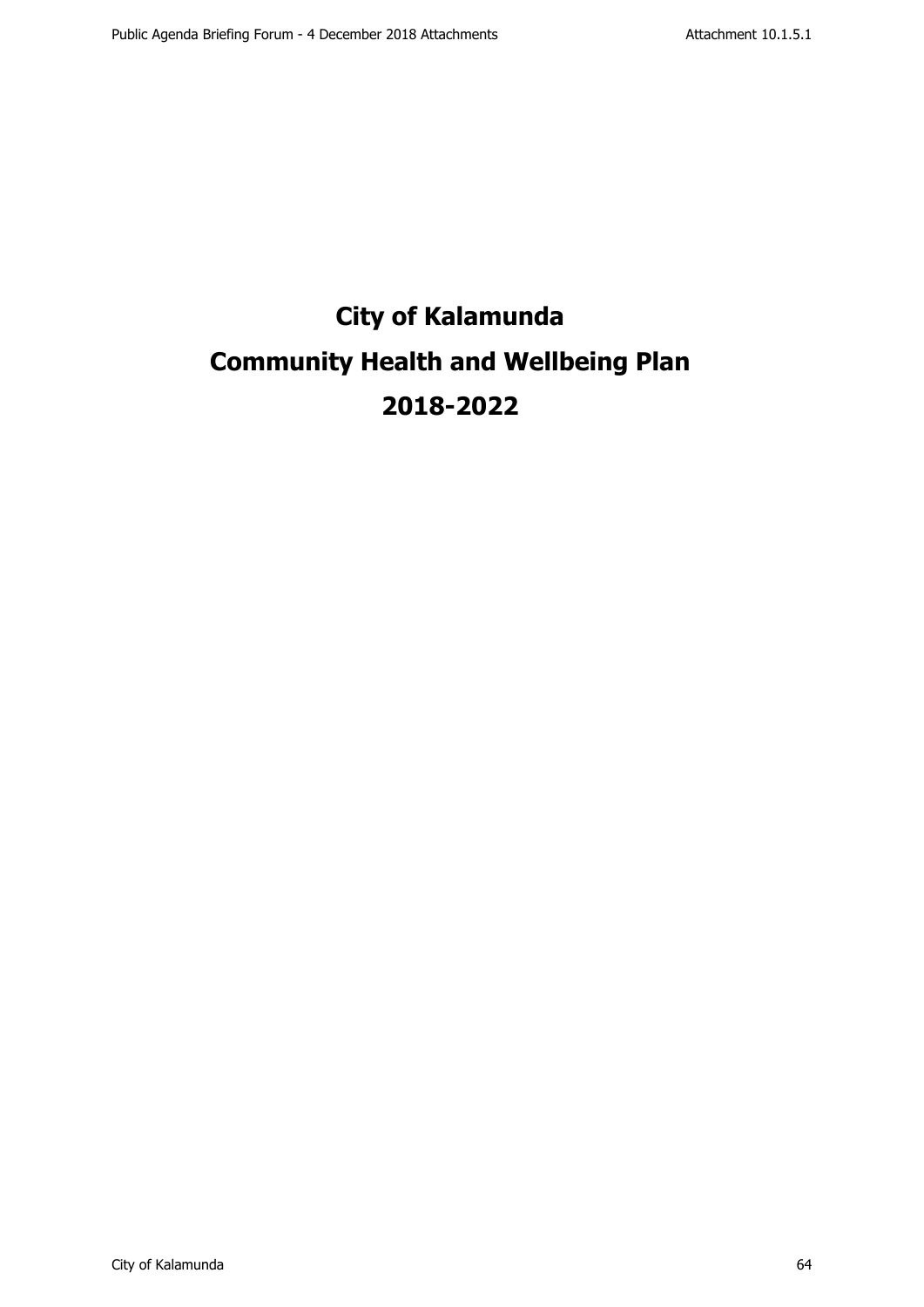## **Table of Contents**

| Foreword                                                                                                                   | 2  |
|----------------------------------------------------------------------------------------------------------------------------|----|
| <b>Executive Summary</b>                                                                                                   | 2  |
| Introduction                                                                                                               | 3  |
| <b>Our Vision</b>                                                                                                          | 3  |
| <b>Our Mission</b>                                                                                                         | 3  |
| About the Plan                                                                                                             | 4  |
| Key Areas<br>$\blacksquare$<br><b>Community Engagement</b><br>$\blacksquare$                                               |    |
| <b>Community Health Profile</b>                                                                                            | 6  |
| <b>Population Overview</b><br>$\overline{\phantom{0}}$<br>Socio-Economic Status<br>$\sim$<br>Health and Wellbeing Snapshot |    |
| <b>Action Plan</b>                                                                                                         | 12 |
| Evaluation                                                                                                                 | 19 |
| References                                                                                                                 | 20 |
|                                                                                                                            |    |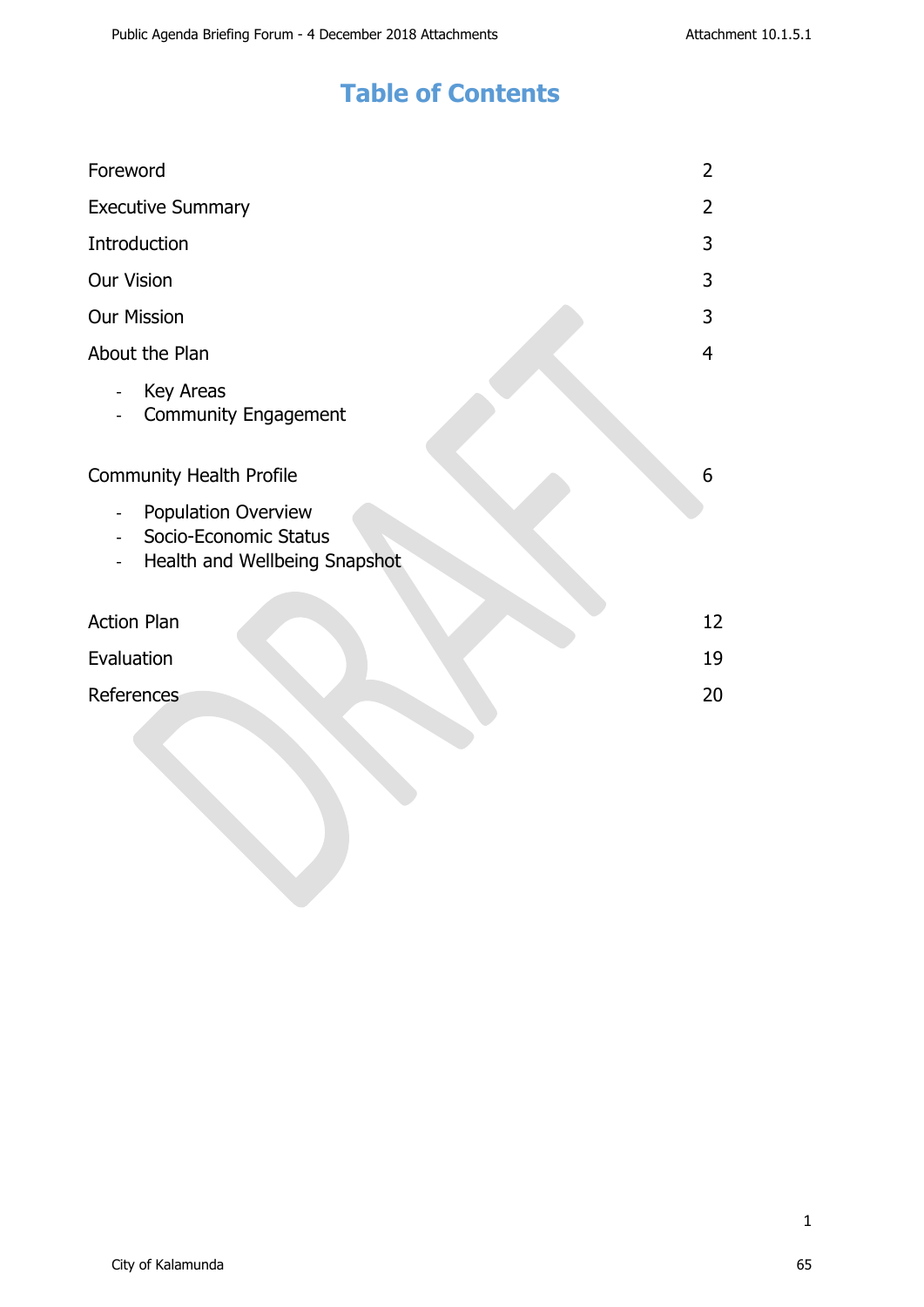### **Foreword**

Local governments play a significant role in creating environments that allow communities to enjoy good health. The City of Kalamunda is committed to embracing this role in creating a happy, healthy and connected community to live, work and play in. To achieve this vision, the City of Kalamunda has developed an action plan titled the *Community Health and Wellbeing Plan 2018-2022*.

The World Health Organisation defines health as a "state of complete physical, mental and social well-being and not merely the absence of disease". It is important to understand that health and wellbeing is shaped by a wide range of issues from our social networks, employment status, where we live and most importantly the opportunities we are presented with to live healthy lives.

The City is in a primary position to aid the community in leading healthier lives through the provision of social and environmental means.

### **Executive Summary**

The *City of Kalamunda Community Health and Wellbeing Plan 2017-2021* (The Plan) is a review and update of the *Shire of Kalamunda Community Health and Wellbeing Plan 2013-2016.* The Plan is based on a social model of health and will continue to inform the way in which public health is managed within the City of Kalamunda. Additionally, the plan provides the framework for an integrated and collaborative approach that will support and enhance the community's ability to lead healthy, productive and rewarding lives.

The Plans development involved a process of research and community and stakeholder consultation to identify current health and wellbeing needs of our community. As a result four key focus areas where identified:

- Healthy living
- Healthy communities
- Safe and healthy environments
- Healthy partnerships and healthy economy

A range of strategies and actions were developed to underpin these focus areas and demonstrate how the City plans to create a physical, social and cultural environment that supports and promotes health and wellbeing for the whole community.

### **Introduction**

The City of Kalamunda recognises that good health and wellbeing is essential to creating a healthy and vibrant community. The City acknowledges its role in the promotion of community health and wellbeing as core business and recognises that a whole of council approach, along with partnerships with sectors of government, local organisation, service providers and the broader community are essential for the continued implementation of this Community Health and Wellbeing Plan (The Plan). The Plan is a five year strategic document that details how the City plans to improve public health and meets the City's legislative obligations for public health planning under the *WA Public Health Act 2016*.

### *Our Vision*

*To create a happy, healthy, connected community to live, work and play.*

 $\mathfrak{p}$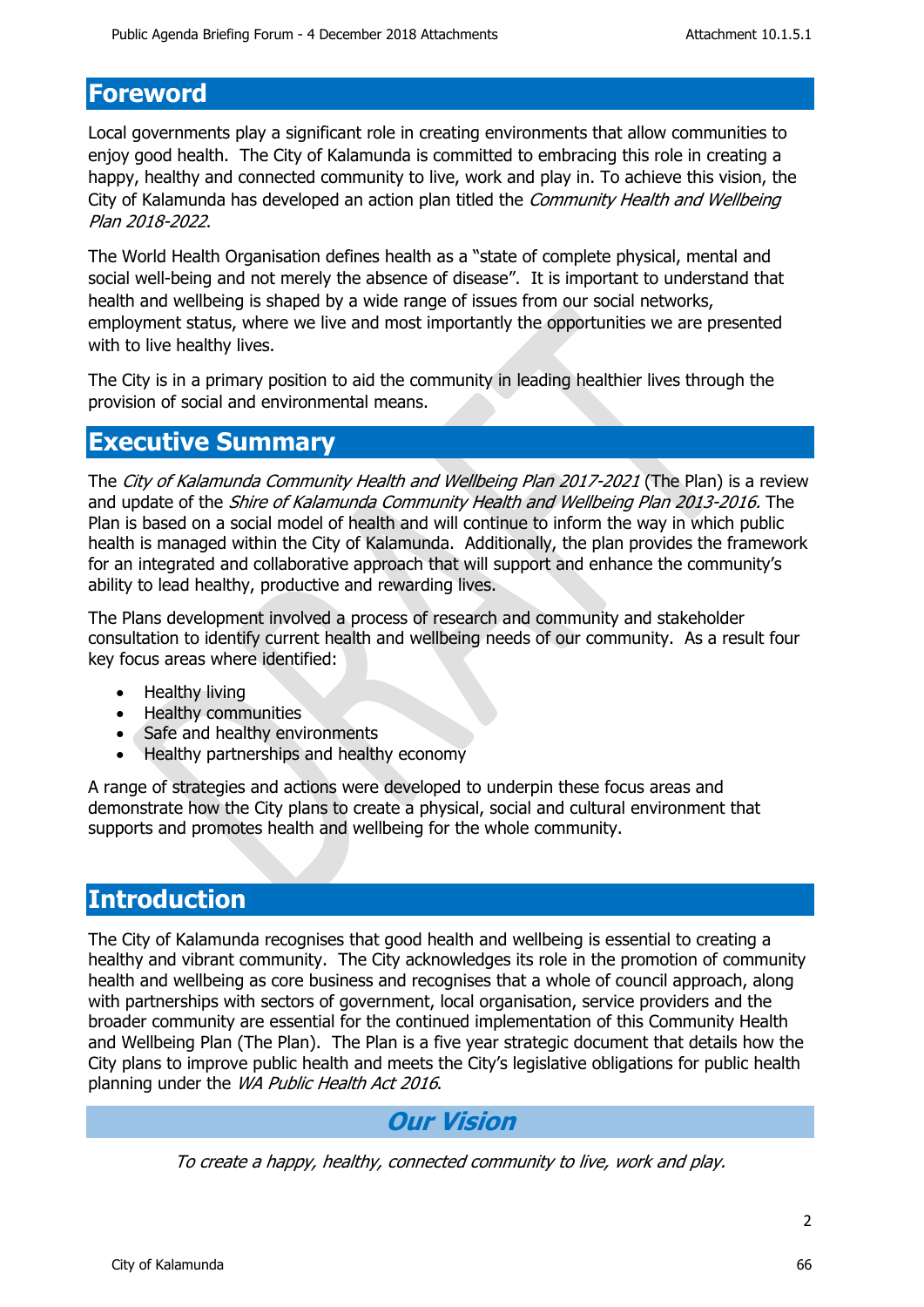## *Our Mission*

The City aims to enhance the health, wellbeing and quality of life for the community through:

- Assessing, reviewing and responding to current and future public health and wellbeing needs, issues and emerging trends, based on best practice and sustainability.
- Developing collaborative partnerships with internal and external key stakeholders.
- Integrating public health and wellbeing into existing services and programs.
- Facilitating the vision for a healthy and sustainable community through greater community participation and inclusion.
- Aligning with and providing strategic links and relationships with local, state and national strategic plans and policies that impact on health and wellbeing.

Recognised as the 'government closest to the people' it is widely acknowledged that local government have the capacity to positively influence health and wellbeing outcomes of the local community. <sup>1</sup> The City of Kalamunda understands that a person's health is influenced by a range of factors, and goes beyond just the mere absence of disease. The Plan has been developed using a Social Model of Health, a conceptual framework for thinking holistically about health. The model helps to address the many social, cultural, environmental, biological, political and economic determinants of health that can affect the health of the community.

Figure 1 below highlights that as a provider of infrastructure, services, facilities and programs, the City is in a key position to influence these determinants and positively contribute to health and wellbeing outcomes at a local level.



#### **Figure 1: How local government can make a difference in health and wellbeing**

*Promoting community wellbeing is about intervening "to change those aspects of the environment which are promoting ill health, rather than continuing to encourage individuals to change their behaviours and lifestyles when, in fact, the environment in which they live and work gives them little or no choice or support for making such changes".*  2

*Source: Improvement and Development Agency* <sup>3</sup>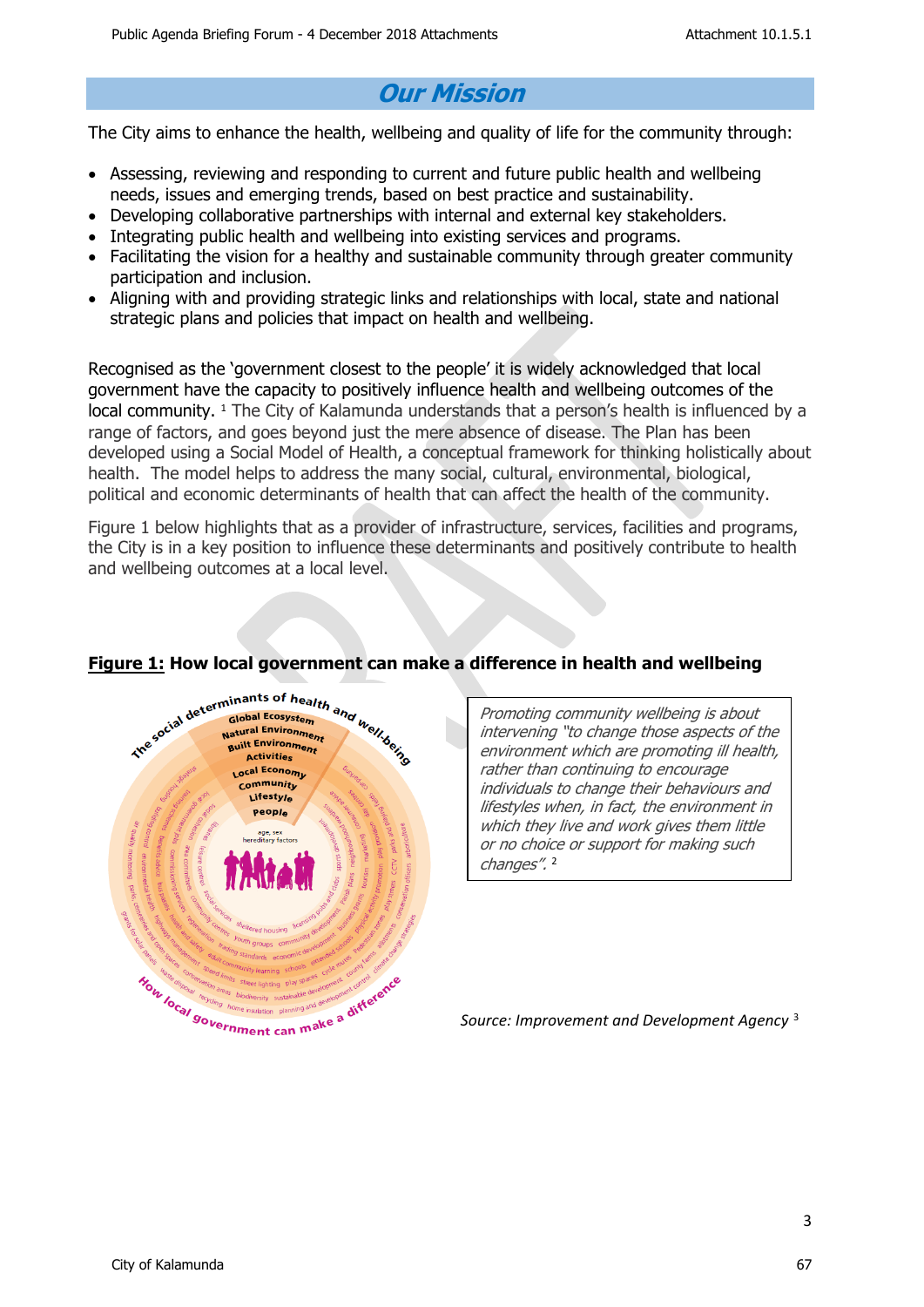## **About The Plan**

The Plan will meet the City's legislative obligations under the *WA Public Health Act 2016 and*  will operate as an informing strategy to the *Kalamunda Advancing 2027 Strategic Community Plan*.

The Plan establishes an integrated health and wellbeing planning process that fits into the City's corporate planning framework under the *Local Government Act 1995.* This framework sets out the statutory responsibilities of local government in Western Australia to plan for the future and understand the aspirations of residents. Figure 2 below outlines the expectation and interactions between the City's Strategic Community Plan, Corporate Business Plan and informing strategies.



*Figure 2: Elements of Integrated Planning and Reporting Framework*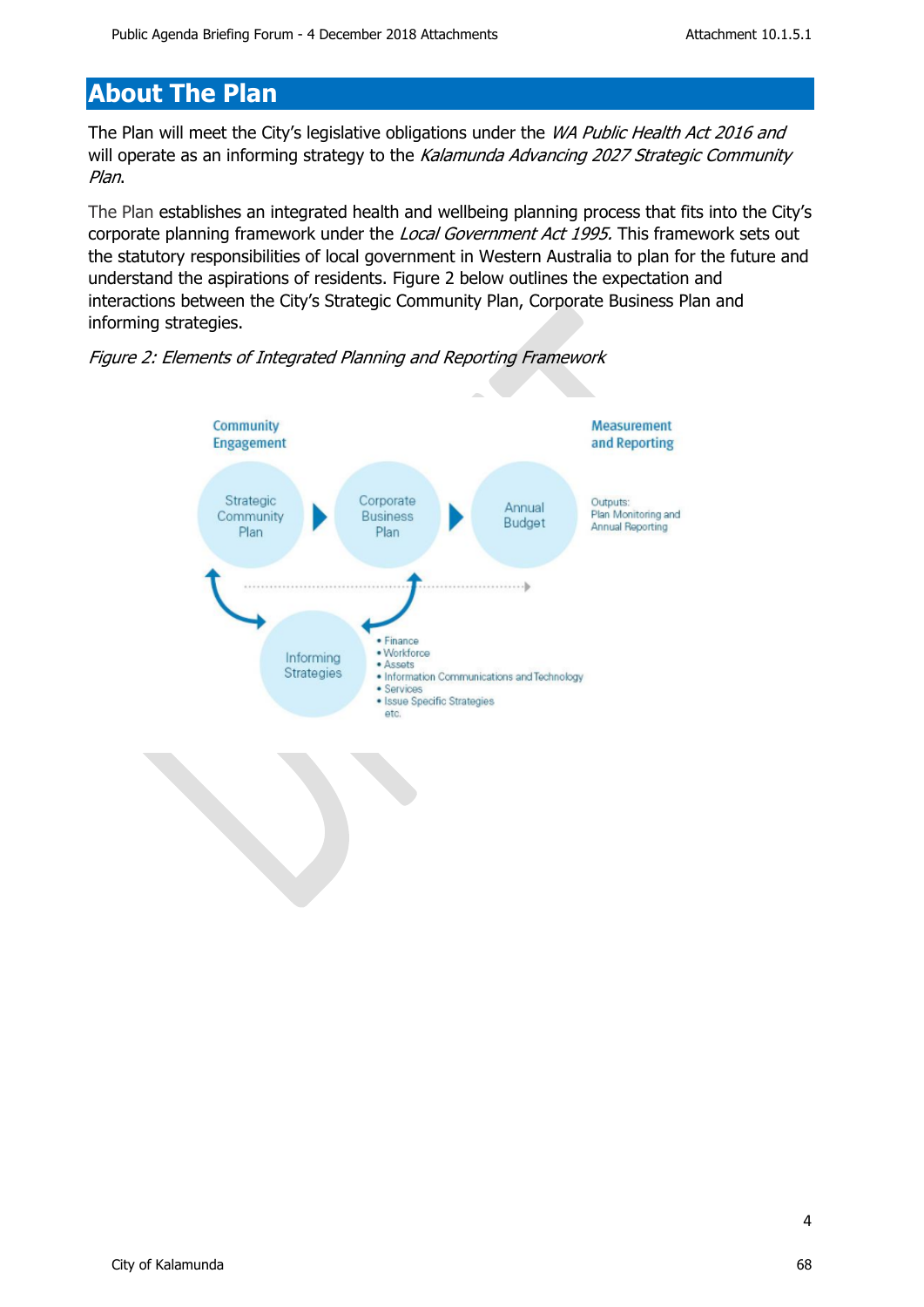#### **Key Areas**

The Plan aims to address the physical, social, cultural and economic factors impacting people's health especially those in the community at risk. Four key focus areas were identified which align with the community vision and priority areas identified in the City's Strategic Community Plan.

# *"Connected Communities, Valuing Nature and Creating our Future Together"*



Kalamunda Advancing 2027 – Vision Statement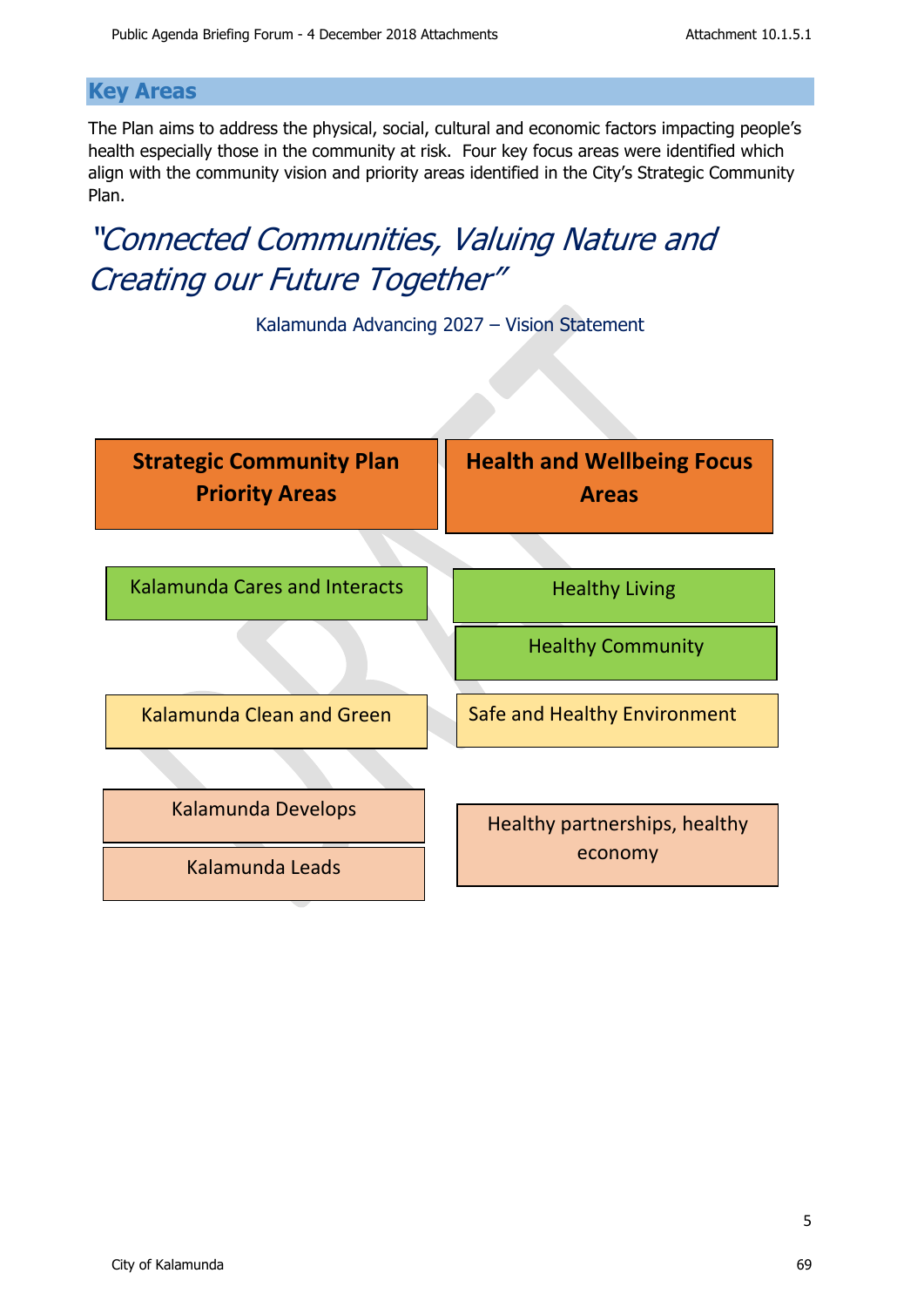#### **Community Engagement**

The Plan has been informed by the ideas and feedback gathered from the community, service providers, local organisations, businesses and government agencies.

Findings from the following community engagement opportunities were used in the development of The Plan:

- *Strategic Community Plan* consultation workshops and stakeholder forums (October 2016 – 96 attendees).
- 2016 Community Scorecard (422 respondents).
- *Youth Plan 2017-2022* community consultation (March-May 2016 620 respondents).
- *Age Friendly Strategy and Action Plan* community consultation (July 2017 Workshop, 50 attendees – survey, 289 respondents).

Consultation between the East Metropolitan Health Service, non-government organisations and City staff (Environmental Health Officers, Planners, Community Development and Public relations) took place through 2017 to identify opportunities to optimise the health and wellbeing of the City of Kalamunda community.

The Plan provides a framework for an integrated and collaborative approach that will support and enhance the community's ability to lead healthy, active and rewarding lives. It is designed to complement rather than duplicate Council's existing planning frameworks and strategies.

The following city documents were used to inform and/or complement the Plan.

- Youth Plan 2017 2022
- Age Friendly Strategy and Action Plan 2017-2021
- City of Kalamunda Aged Accommodation Strategy 2016
- Kalamunda Engages Community Engagement Strategy 2017
- Community Safety and Crime Prevention Plan 2013-2018
- Disability Access and Inclusion Plan 2017-2020
- Bicycle Plan 2017
- Economic Development Strategy 2017-2022

## **Community Health Profile**

#### **Population Overview**

The City of Kalamunda is located approximately 24 kilometres east of Perth, along the Darling Scarp. Geographically, the City has three distinct areas:

- The Foothills/Plains: Forrestfield, High Wycombe, Maida Vale and Wattle Grove
- The Escarpment: Lesmurdie, Kalamunda and Gooseberry Hill.
- The Eastern Rural Districts: Walliston, Bickley, Carmel, Pickering Brook, Piesse Brook, Paulls Valley, Hacketts Gully and Canning Mills.

The population of the City of Kalamunda is 57,449 with the proportion of males to females is similar, with 49.5% males and 50.5% females.<sup>4</sup>

The average age of residents in Kalamunda is 39 years, however the City has a higher than state average for people aged 50-85 year age group (3.2% above the stage average).<sup>4</sup>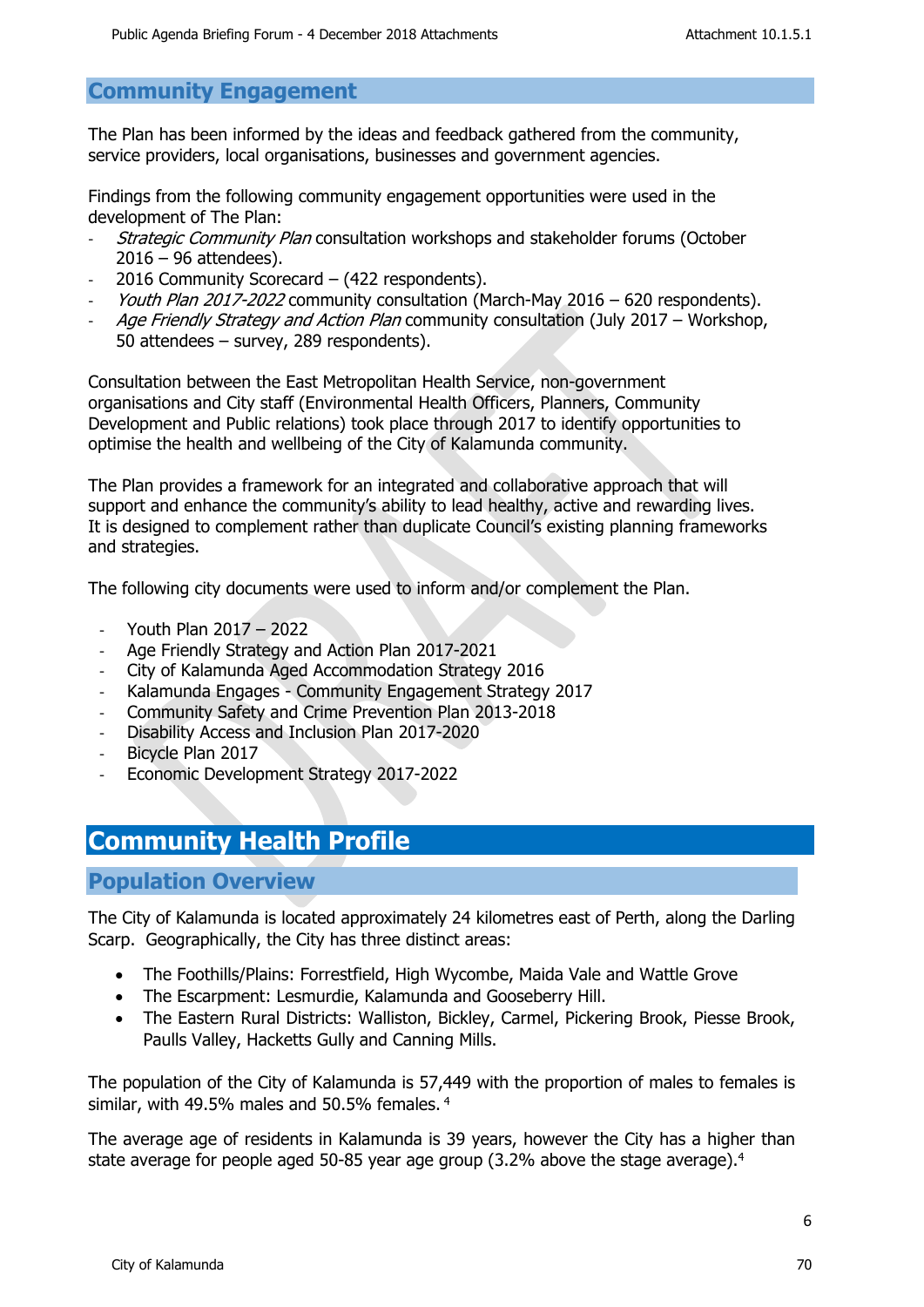There is a small Aboriginal and Torres Strait Islander population representing 1.8% of the population, with the average age of an Aboriginal or Torres Strait Islander resident being 19 years. <sup>4</sup>

More than half of the Kalamunda population (64.9%) were born in Australia. Other common countries of birth include, England (9.1%), New Zealand (3.8%), India (1.8%), Philippines (1.3%) and South Africa (1.1). Census data revealed that 82.6% of Kalamunda residents speak only English at home. <sup>4</sup>

#### **Socio-Economic Status**

The socio-economic indexes of areas (SEIFA) measures the relative level of socio-economic disadvantage based on a range of information including income, educational attainment and unemployment. The index provides an indication of how disadvantaged an area is compared with others in Australia, with research typically linking lower SEIFA's with poorer health outcomes. <sup>5</sup>

Kalamunda as a Local Government Area (LGA) has a SEIFA score of 1039 which is higher than the standardised average of 1000 (a number above 1000 indicates higher socio-economic status). However socio-demographics characteristics between the suburbs are quite diverse, with some areas experiencing more disadvantage than others. SEIFA scores and other relative differences between suburbs are presented table 1 below.

| <b>Suburb</b>                               | <b>Population</b> | <b>SEIFA</b><br>2016 | <b>Other info</b>                                                                                                                                                                                                                                                                                                                    |
|---------------------------------------------|-------------------|----------------------|--------------------------------------------------------------------------------------------------------------------------------------------------------------------------------------------------------------------------------------------------------------------------------------------------------------------------------------|
| Forrestfield                                | 12,690            | 996                  | Medium age 37<br>$\bullet$<br>Median household income \$1,459 (per week) (lowest in the city)<br>$\bullet$<br>Largest aboriginal population (2.8%)<br>$\bullet$                                                                                                                                                                      |
| <b>High</b><br>Wycombe                      | 12,308            | 1008.1               | Medium age 35<br>$\bullet$<br>Median household income \$1,585 (per week)<br>$\bullet$<br>High proportion of single parent's families (18%)<br>Highest rate of unemployment (8.0%)<br>$\bullet$                                                                                                                                       |
| <b>Maida Vale</b>                           | 4,499             | 1054.9               | Medium age 40<br>$\bullet$<br>Median household income \$1785 (per week)<br>$\bullet$                                                                                                                                                                                                                                                 |
| Eastern<br><b>Rural</b><br><b>Districts</b> | 2,611             | 1056.1               | Only suburb to report median income levels lower than the national<br>$\bullet$<br>median.<br>This area has the smallest proportion in the City (3264)<br>$\bullet$<br>Higher representation of over 50s<br>$\bullet$                                                                                                                |
| Kalamunda                                   | 6,970             | 1061                 | Median age 47<br>$\bullet$<br>Median household income \$1,509 (per week)<br>$\bullet$<br>Highest representation of 65+ (26.1%)<br>$\bullet$                                                                                                                                                                                          |
| <b>Wattle</b><br>Grove                      | 5,968             | 1063.3               | Median age 32<br>$\bullet$<br>Median household income \$2,145 (per week) (highest in the city)<br>$\bullet$<br>Has the highest representation of children 0-14 years (26.5%)<br>Lowest population of 65+ (5.5%)<br>$\bullet$<br>Large percentage of Immigrants - 36.5% of the households don't<br>$\bullet$<br>speak English at home |
| Lesmurdie                                   | 8,437             | 1072.4               | Median age 42<br>$\bullet$<br>Median household income \$1,788 (per week)<br>$\bullet$<br>Highest representation of secondary schoolers (9.3%)<br>$\bullet$                                                                                                                                                                           |
| Gooseberry<br><b>Hill</b>                   | 3,279             | 1095.9               | Median age 48<br>$\bullet$<br>Median household income \$1,863 (per week)<br>$\bullet$<br>Highest proportion of older workers and retirees (32.3%)<br>Substantially large representation of professional workers (26.4%)<br>$\bullet$                                                                                                 |

#### **Table 1: Suburb Socio-Economic Profile** <sup>5</sup>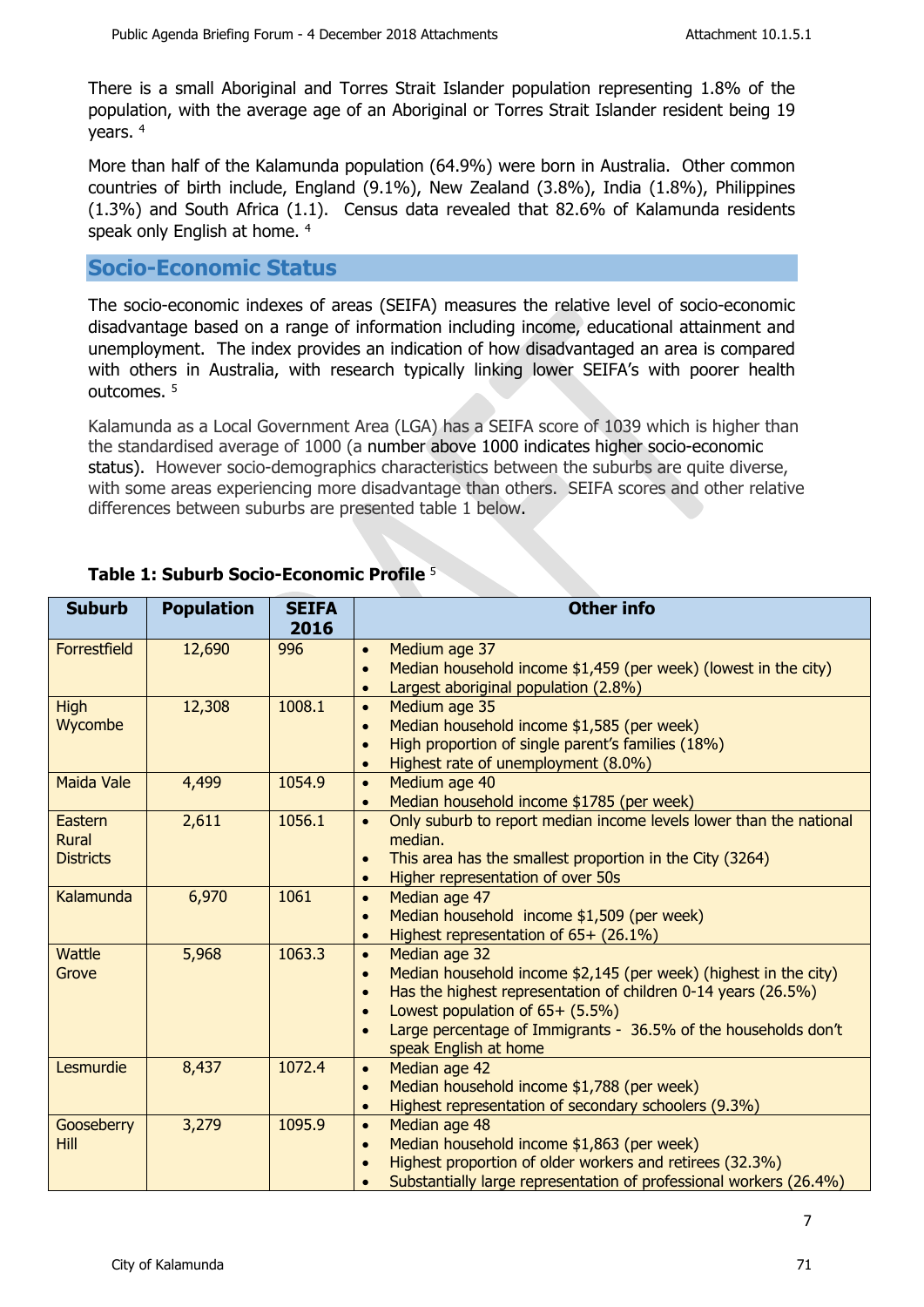#### **Health and Wellbeing Snapshot**

From a community perspective, the health and wellbeing of residents contributes to social interaction and the vitality of a community. For example, good health and wellbeing enables participation in sports, volunteering, arts, culture and other activities that bring the community together.<sup>6</sup> By contrast, poor health and wellbeing reduces this participation and brings with it the high costs of medical care and other community services.<sup>6</sup>

The following health and wellbeing snapshot identifies the prevalence of chronic diseases, injuries and mental health conditions within our community and demonstrates the commonness of lifestyle behaviours which contribute to the increased risk of chronic health conditions. The City's childhood immunisation rates are also presented with a comparison to state and national averages.

#### **Prevalence of common health conditions**

It is estimated that for WA in 2011, 435,000 years of healthy life were lost to premature death or living with disease or injury.<sup>7</sup> Cancers, mental disorders and cardio vascular disease together accounted for almost half (45%) of the total health loss in WA.<sup>7</sup> Injuries are also an important cause of death and disability and strategies to prevent chronic disease are often linked with injury prevention. Table 2 presents the prevalence of common health conditions within the Kalamunda LGA.

| <b>Prevalence of</b><br><b>Health</b><br><b>Conditions</b> | <b>Kalamunda LGA</b><br>(Persons %)<br><b>Prevalence</b><br><b>Estimate</b> | <b>Estimated</b><br>population<br>$\lambda$ | Western<br>Australia<br>(Persons %)<br><b>Prevalence</b><br><b>Estimate</b> | <b>Difference</b><br>Kalamunda vs<br><b>WA</b><br>$(+/-)$ |
|------------------------------------------------------------|-----------------------------------------------------------------------------|---------------------------------------------|-----------------------------------------------------------------------------|-----------------------------------------------------------|
| <b>Type 2 Diabetes</b>                                     | 3.9%                                                                        | 1159                                        | 4.7%                                                                        | $-0.8\%$                                                  |
| <b>Heart Disease</b>                                       | 8.3%                                                                        | 3369                                        | 6.3%                                                                        | $+2%$                                                     |
| <b>Stroke</b>                                              | 3.5%                                                                        | 1406                                        | 2.0%                                                                        | $+1.5%$                                                   |
| <b>Arthritis</b>                                           | 20.0%                                                                       | 9612                                        | 19.5%                                                                       | $+0.5%$                                                   |
| <b>Osteoporosis</b>                                        | 3.2%                                                                        | 1308                                        | 4.9%                                                                        | $-1.7%$                                                   |
| <b>Current Asthma</b>                                      | $5.4\% *$                                                                   | 2 5 8 2                                     | 8.4%                                                                        | $-3%$                                                     |
| Injury (a)                                                 | 21.6%                                                                       | 10 380                                      | 22.8%                                                                       | $-1.2\%$                                                  |
| <b>Current mental</b>                                      | 11.2%                                                                       | 5 3 8 6                                     | 14.6%                                                                       | $-3.4%$                                                   |
| health problem (b)                                         |                                                                             |                                             |                                                                             |                                                           |
| <b>Stress Related</b><br>problem (b)                       | $7.5\% *$                                                                   | 3623                                        | 9.5%                                                                        | $-2%$                                                     |
| <b>Anxiety (b)</b>                                         | 4.8%                                                                        | 2289                                        | 8.5%                                                                        | $-3.7%$                                                   |
| <b>Depression (b)</b>                                      | $7.1\% *$                                                                   | 3405                                        | 8.4%                                                                        | $-1.3%$                                                   |

#### **Table 2:** Prevalence of common health conditions, Kalamunda LGA and WA 2013-2016

**Sources:** Epidemiology Branch, 2017, Kalamunda (C) LGA Profile, 2013 – 2016, HWSS, WA Department of Health: Perth. Kalamunda (S) Population Profile, Health and Wellbeing Surveillance System (HWSS), 2006-2009

This information is based on responses from 467 adults with the Kalamunda Local Government Authority (LGA) and 25 535 adults with the State of Western Australia (WA).

\*Result has a Relative Standard Error (ESR) between 25% and 50% therefore should be used with caution

(a) Injury in the last 12 months requiring treatment from a health professional

(b) Diagnosed with depression, anxiety, stress-related or other mental health condition in the past 12 months by a doctor)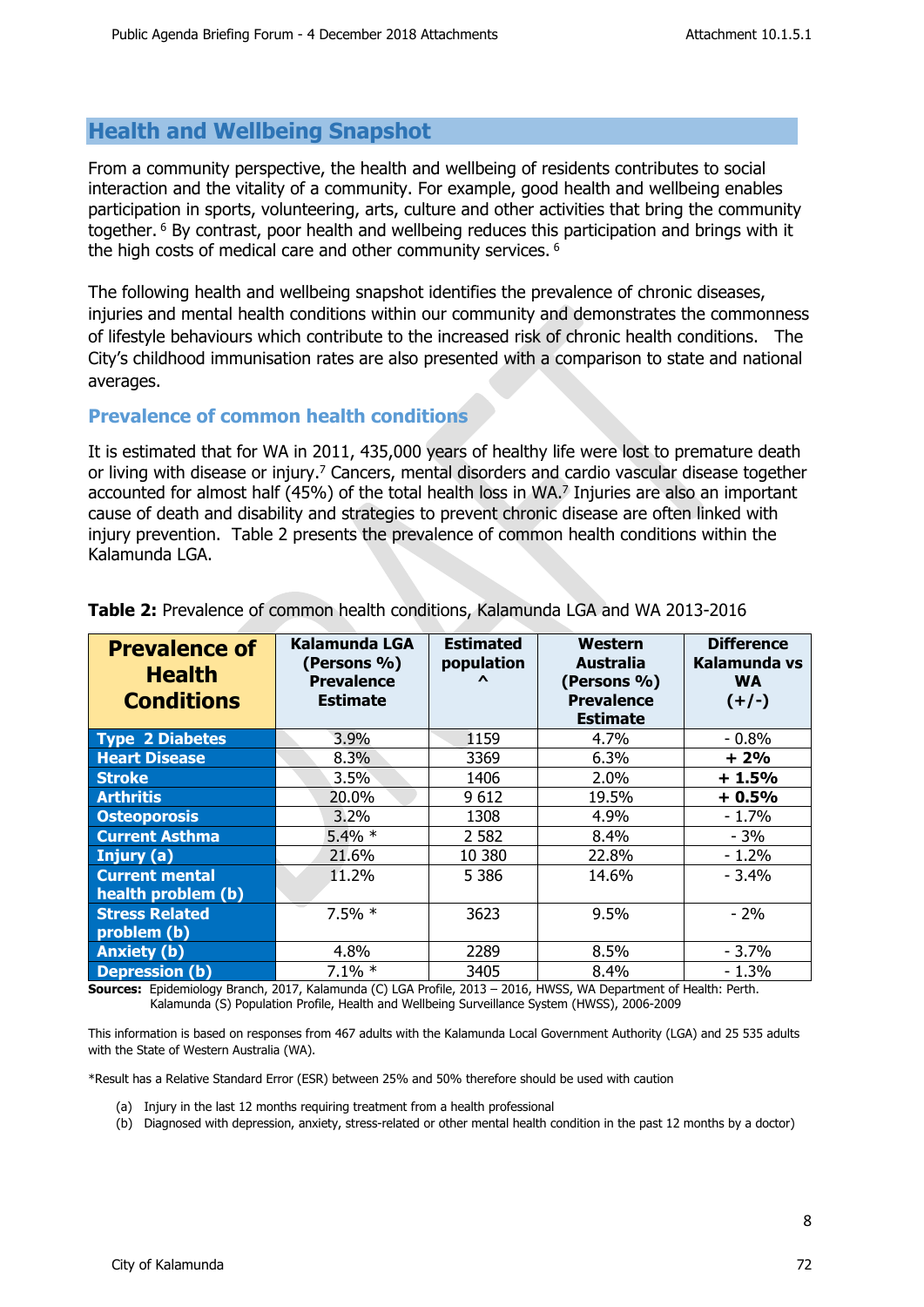#### **Behavioural Risk factors**

While the degree to which a condition can be prevented varies, chronic conditions have a number of modifiable behavioural risk factors in common, including dietary factors, obesity, physical activity, tobacco use and excess consumption of alcohol. <sup>7</sup> A focus on prevention and the promotion of healthy lifestyle choices and the creations of health-promoting environments is therefore very important to reduce the future impact of chronic disease.  $7$ 

Table 3 identifies the prevalence of behavioural risk factors within the Kalamunda (LGA) and compares to state averages.

| <b>Risk Factor</b>                                               | Kalamunda<br>LGA Area % | <b>Estimated</b><br><b>Population</b> | <b>WA (%)</b> | <b>Difference</b><br>Kalamunda<br><b>vs WA</b><br>$(+/-)$ |
|------------------------------------------------------------------|-------------------------|---------------------------------------|---------------|-----------------------------------------------------------|
| Adults obese (BMI 30+)                                           | 24.1%                   | 11 578                                | 27.8%         | $-3.7%$                                                   |
| <b>Adults overweight (BMI</b><br>25 < 30                         | 38.5%                   | 18 495                                | 38.8%         | $-0.3%$                                                   |
| <b>Eat less than 2 serves fruit</b><br>per day                   | 50.4%                   | 24 199                                | 49%           | $+1.4%$                                                   |
| <b>East less than 5 serves of</b><br>vegetables per day          | 88.6%                   | 42 597                                | 89.1%         | $-0.5%$                                                   |
| <b>Eats fast food at least</b><br>weekly                         | 33.1%                   | 15 885                                | 32.8%         | $+0.3%$                                                   |
| <b>Drinks at high risk levels for</b><br>long term harm (a)      | 18.3%                   | 8 7 7 0                               | 28.3%         | $-10%$                                                    |
| <b>Drinks at high risk levels for</b><br>short term harm (b)     | 4.1%                    | 1970                                  | 11.1%         | $-7%$                                                     |
| <b>Less than 150mins of</b><br>physical activity per week<br>(c) | 33.3%                   | 15 3 93                               | 36.4%         | $-3.1%$                                                   |
| <b>Currently smokes</b>                                          | 7.7%                    | 3 709                                 | 12.2%         | $-4.5%$                                                   |
| <b>Current high blood pressure</b>                               | 17.4%                   | 8 3 4 9                               | 16.1%         | $+1.3%$                                                   |
| <b>Current high cholesterol</b>                                  | 18.3%                   | 8787                                  | 17.9%         | $+0.4%$                                                   |

**Table 6:** Prevalence of lifestyle risk factors within the Kalamunda (LGA)

**Source:** Epidemiology Branch, 2017, Kalamunda (C) LGA Profile, 2013 – 2016, HWSS, WA Department of Health: Perth.

This information is based on responses from 467 adults with the Kalamunda Local Government Authority (LGA) and 25 535 adults with the State of Western Australia (WA).

- (a) Drinks more than 2 standard drinks on any one day
- (b) Drinks more than 4 standard drinks on any one day
- (c) Adults aged 18 years and over only. Refers to moderate minutes with minutes spent in vigorous physical activity doubled.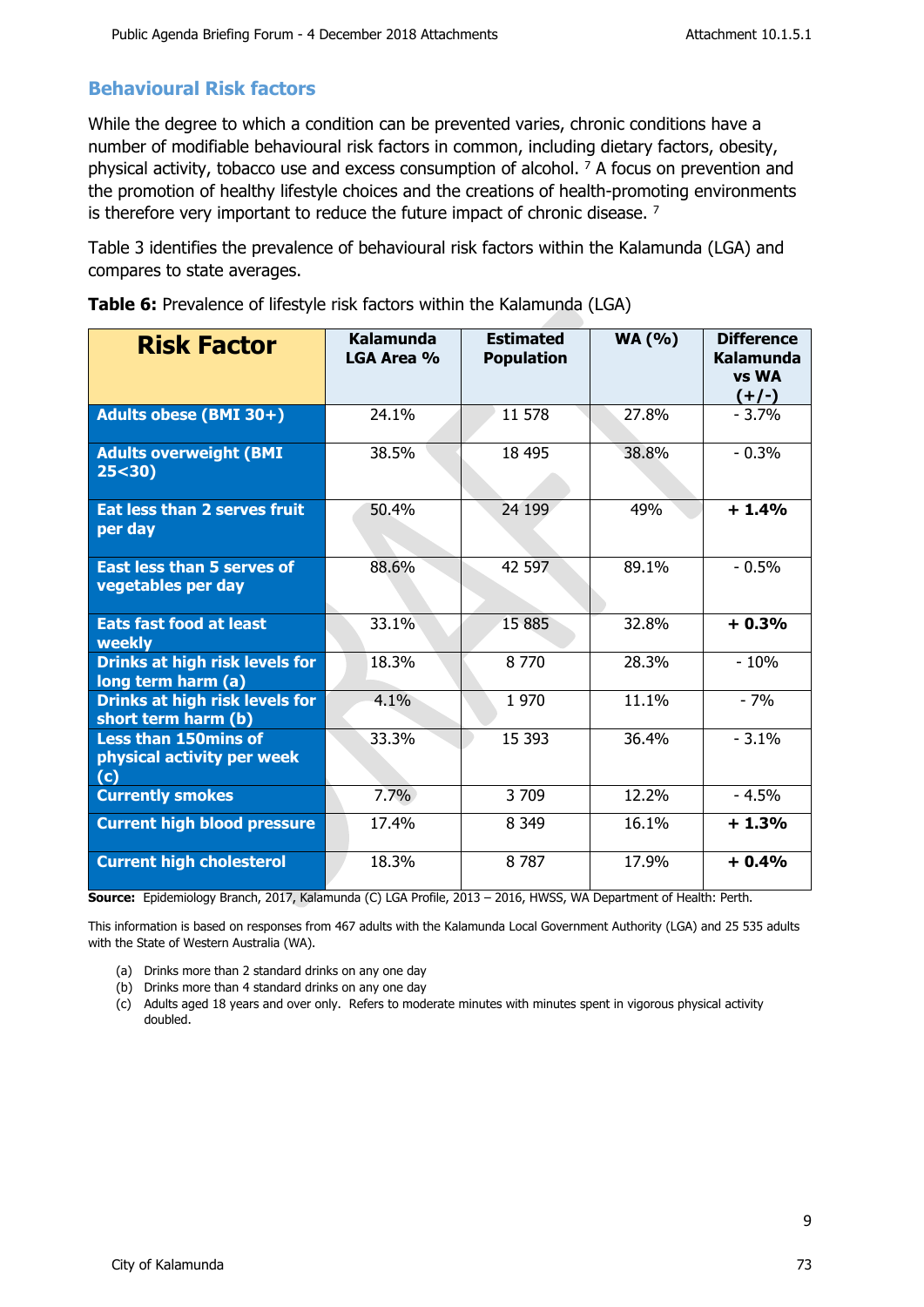

#### **Immunisation rates**

Immunisation is one of the most effective measures to improve the health of a community and is effective in reducing morbidity and mortality rates.  $7$  "Herd immunity" is the term used when a critical proportion of the community is immunised to prevent the spread of the disease. The Australian Government has estimated that coverage of 92-94% is required for herd immunity, particularly from highly infectious diseases such as measles <sup>7</sup> .

Table 7 represents the most recent childhood immunisation data for the Kalamunda LGA and compares to the state and national averages.

| <b>Area</b>   | <b>1yr-old Fully</b><br><b>Immunised</b> | 2yr - olds Fully<br><b>Immunised</b> | <b>5yr - olds Fully</b><br><b>Immunised</b> |
|---------------|------------------------------------------|--------------------------------------|---------------------------------------------|
| National      | 94.10%                                   | 90.60%                               | 94.50%                                      |
| Metro WA      | 93.33%                                   | 88.63%                               | 93.03%                                      |
| Kalamunda LGA | 91.76%                                   | 88.00%                               | 89.27%                                      |

**Table 7:** Immunisation DATA (National, Metro WA and, Kalamunda LGA).

**Source:** North Metropolitan Health Service - Australian Immunisation Register Data (date calculated 30 September – date processed 31 December 2017).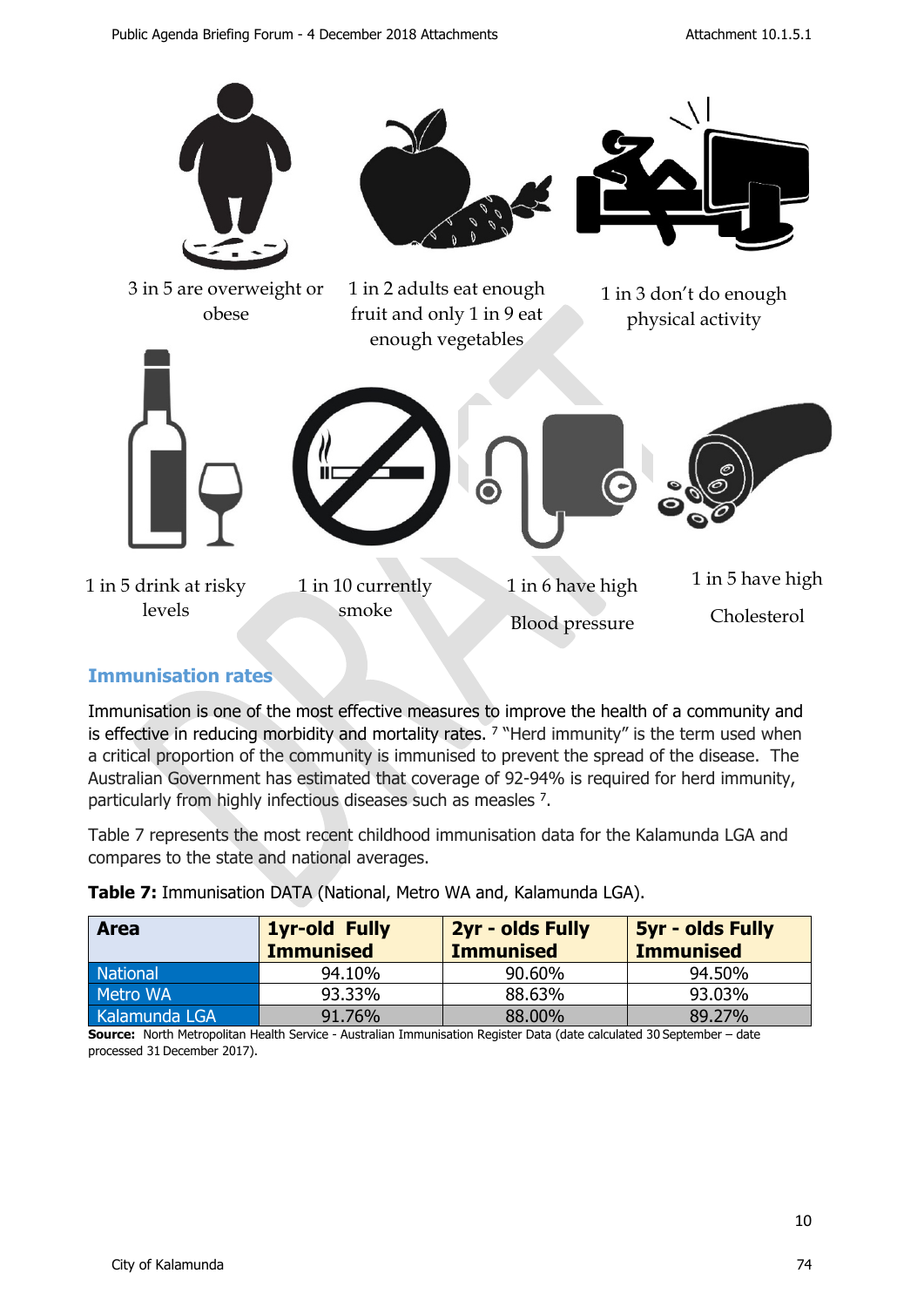## **Action Plan**

The following action plan was developed to align with health priorities and objectives identified in the *Interim State Public Health Plan* <sup>9</sup>along with data collected at the local level. The purpose of this action plan is to capture the successful strategies and initiatives from the original CHWP while identifying new, innovative strategies for the City to progress. The action plan is divided into four sections addressing key health and wellbeing focus areas. Objectives, strategies and actions have been developed to address each focus area, with a City of Kalamunda service area identified and implementation targets.

## **Focus Area 1 – Healthy Living**

**Objective:** Guide, encourage and inspire the community to live healthier lifestyles and prevent disease and injury through the provision of lifestyle and educational opportunities.

| <b>Strategies - What we can</b><br>do for our community                                       | <b>Actions</b>                                                                                                                                                                                                              | <b>Responsibility</b>                          | <b>Implementation</b><br>target |
|-----------------------------------------------------------------------------------------------|-----------------------------------------------------------------------------------------------------------------------------------------------------------------------------------------------------------------------------|------------------------------------------------|---------------------------------|
| 1.0 Provide programs, events<br>and facilities that support and<br>promote physical activity. | 1.0.1 Deliver and support facilities and programs that encourage physical<br>activity.                                                                                                                                      | Community Development<br>(Recreation Services) | Ongoing                         |
|                                                                                               | 1.0.2 Support state and federal 'physical activity' campaigns and<br>implement relevant initiatives locally.                                                                                                                | <b>Health Services (Health</b><br>Promotion)   | Commence year 1                 |
|                                                                                               | 1.0.3 Continue working towards 'masterplans' for the development and<br>upgrade of recreation/sports facilities and public open spaces (i.e. parks).                                                                        | Community Development<br>(Recreation Services) | Ongoing                         |
|                                                                                               | 1.0.4 Continue to implement the City's Clubs for Life program which<br>incorporates a range of initiatives and strategies designed to engage,<br>support and help develop local sport and recreation clubs within the City. | Community Development<br>(Recreation Services) | Ongoing                         |
| 1.1 Provide healthy ways to get<br>around the City.                                           | 1.1.1 Implement actions outlined in the City of Kalamunda Bicycle Plan<br>2017.                                                                                                                                             | <b>Infrastructure</b><br>Assets                | Commence year 1                 |
|                                                                                               | 1.1.2 Engage with the Department of Transports Your Move program to<br>promote active transport methods to schools, workplaces and the wider<br>community.                                                                  | <b>Health Services (Health</b><br>Promotion)   | Commence year 4                 |
|                                                                                               | 1.1.3 Provide and maintain paths, signage and street lights across the<br>City.                                                                                                                                             | <b>Assets</b>                                  | Ongoing                         |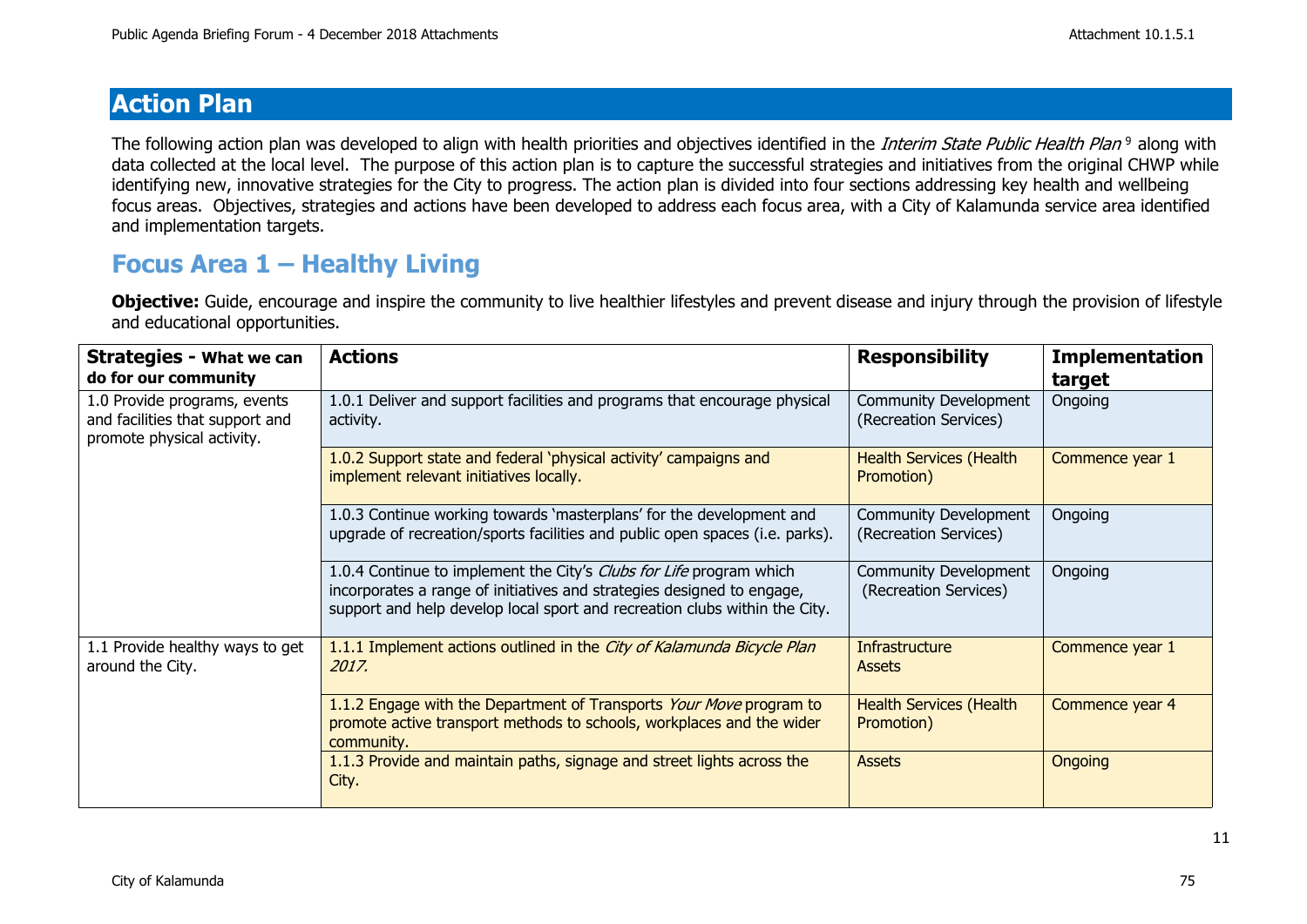|                                                                                         | 1.1.4 Explore opportunities to integrate 'healthy living by design' principles<br>into urban design and increase awareness of principles by council staff,<br>community members and key stakeholders.                                                                                                                                                                               | Planning<br><b>Health Services (Health</b><br>Promotion)                                              | Commence year 4 |
|-----------------------------------------------------------------------------------------|-------------------------------------------------------------------------------------------------------------------------------------------------------------------------------------------------------------------------------------------------------------------------------------------------------------------------------------------------------------------------------------|-------------------------------------------------------------------------------------------------------|-----------------|
| 1.2 Provide access to relevant<br>and topical information about<br>healthy living.      | 1.2.1 Maintain and monitor use of the City's website and social media<br>pages to incorporate promotion of health and wellbeing information and<br>messages.                                                                                                                                                                                                                        | <b>Public Relations</b>                                                                               | Ongoing         |
| 1.3 Provide access to safe,<br>sustainable and healthy food.                            | 1.3.2 Investigate opportunities to support sporting clubs and city events<br>to offer healthy food options.                                                                                                                                                                                                                                                                         | <b>Health Services (Health</b><br>Promotion).<br><b>Community Development</b>                         | Commence year 2 |
|                                                                                         | 1.3.3 Support and promote both community and residential edible<br>gardens.<br>- Explore opportunities to educate and encourage residents to grow their<br>own food.<br>- Distribute food plants at the City's annual "plants for residents' events.<br>- Promote and raise awareness of the City's existing community gardens.                                                     | Health Services (Health<br>Promotion)                                                                 | Ongoing         |
|                                                                                         | 1.3.5 Promote safe food handling practice amongst the City's food<br>businesses.<br>Educate food businesses on food safety topics through the City's Food<br>News newsletter.<br>Sample food to ensure that relevant microbiological and chemical<br>standards are met.<br>Explore opportunities to develop a voluntary "Scores on Doors"<br>program that incentivises food safety. | <b>Health Services</b>                                                                                | Ongoing         |
| 1.4 Provide opportunities to<br>learn about healthy eating.                             | 1.4.1 Deliver events, programs and initiatives that educate and encourage<br>healthy eating (e.g. Food Sensations Nutrition and Cooking Program)                                                                                                                                                                                                                                    | <b>Health Services (Health</b><br>Promotion)                                                          | Commence year 1 |
|                                                                                         | 1.4.2 Support state and federal 'healthy eating' campaigns and implement<br>relevant initiatives locally.                                                                                                                                                                                                                                                                           | <b>Health Services (Health</b><br>Promotion)                                                          | Commence year 1 |
| 1.5 Work towards reducing<br>alcohol (and other drug) related<br>harm in the community. | 1.5.1 Work in collaboration across service areas to develop an 'Alcohol<br>Management Policy' for the City of Kalamunda.                                                                                                                                                                                                                                                            | <b>Community Development</b><br>(Recreation Services)<br><b>Health Services (Health</b><br>Promotion) | Commence year 2 |
|                                                                                         | 1.5.2 Monitor alcohol advertising across the city and raise awareness of<br>alcohol advertising rules and regulations and the pathway to submitting<br>complaints (i.e. via Alcohol Advertising Review Board).                                                                                                                                                                      | <b>Health Services (Health</b><br>Promotion)                                                          | Commence year 1 |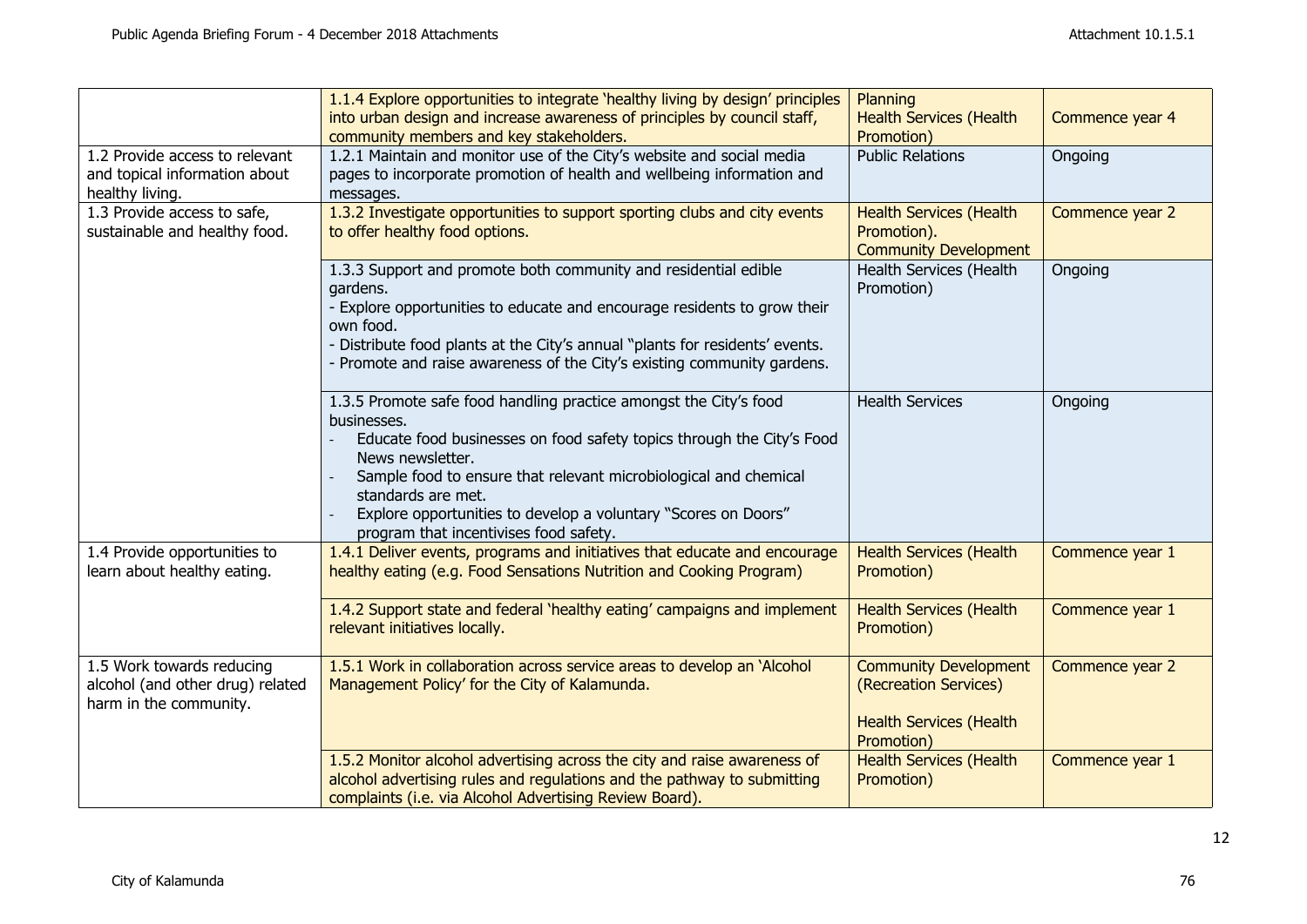|                                                                                | 1.5.3 Support state and federal 'alcohol awareness' campaigns and<br>implement relevant initiatives/programs/messages locally.                                                                                          | Health Services (Health<br>Promotion)        | Ongoing         |
|--------------------------------------------------------------------------------|-------------------------------------------------------------------------------------------------------------------------------------------------------------------------------------------------------------------------|----------------------------------------------|-----------------|
|                                                                                | 1.5.4 Explore the opportunity of joining the Alcohol and Drug Foundation's<br>(ADF's) Local Drug Action Team (LDAT) program with the aim of<br>identifying, responding to and preventing alcohol and drug related harm. | <b>Health Services (Health</b><br>Promotion) | Commence year 2 |
| 1.6 Work towards reducing<br>exposure to second hand smoke<br>in public areas. | 1.6.1 Support and promote East Metropolitan Population Health Unit<br>'Smoke Free Shopping Centre' project.                                                                                                             | <b>Health Services (Health</b><br>Promotion) | Commence year 3 |
|                                                                                | 1.6.2 Maintain no smoking signage at City facilities (i.e. playgrounds)                                                                                                                                                 | Assets                                       | Ongoing         |
|                                                                                | 1.6.3 Promote smoke free public events, festivals and venues.                                                                                                                                                           | Events                                       | Ongoing         |
|                                                                                | 1.6.4 Support state and federal campaigns that address smoking cessation<br>and deliver messages at the local level.                                                                                                    | <b>Health Services (Health</b><br>Promotion) | Commence year 2 |
| 1.7 Work towards the                                                           | 1.7.1 Support state and federal 'injury prevention' campaigns and                                                                                                                                                       | <b>Health Services (Health</b>               | Commence year 2 |
| prevention in injuries.                                                        | implement relevant initiatives locally.                                                                                                                                                                                 | Promotion)                                   |                 |
| 1.8 Be a local government that                                                 | 1.8.1 Continue to coordinate the City's Staff Wellness Committee "GLOW                                                                                                                                                  | <b>GLOW TEAM</b>                             | Ongoing         |
| leads by example when it comes                                                 | TEAM" and provide:                                                                                                                                                                                                      |                                              |                 |
| to being a 'healthy' workplace                                                 | Opportunities to be more physically active (e.g. workplace<br>challenges).                                                                                                                                              |                                              |                 |
|                                                                                | Education sessions/seminars.                                                                                                                                                                                            |                                              |                 |
|                                                                                | Health screening options.                                                                                                                                                                                               |                                              |                 |
|                                                                                | Healthy food options.                                                                                                                                                                                                   |                                              |                 |
|                                                                                | Promotion of the Employee Assistance Program (EAP).                                                                                                                                                                     |                                              |                 |
|                                                                                |                                                                                                                                                                                                                         |                                              |                 |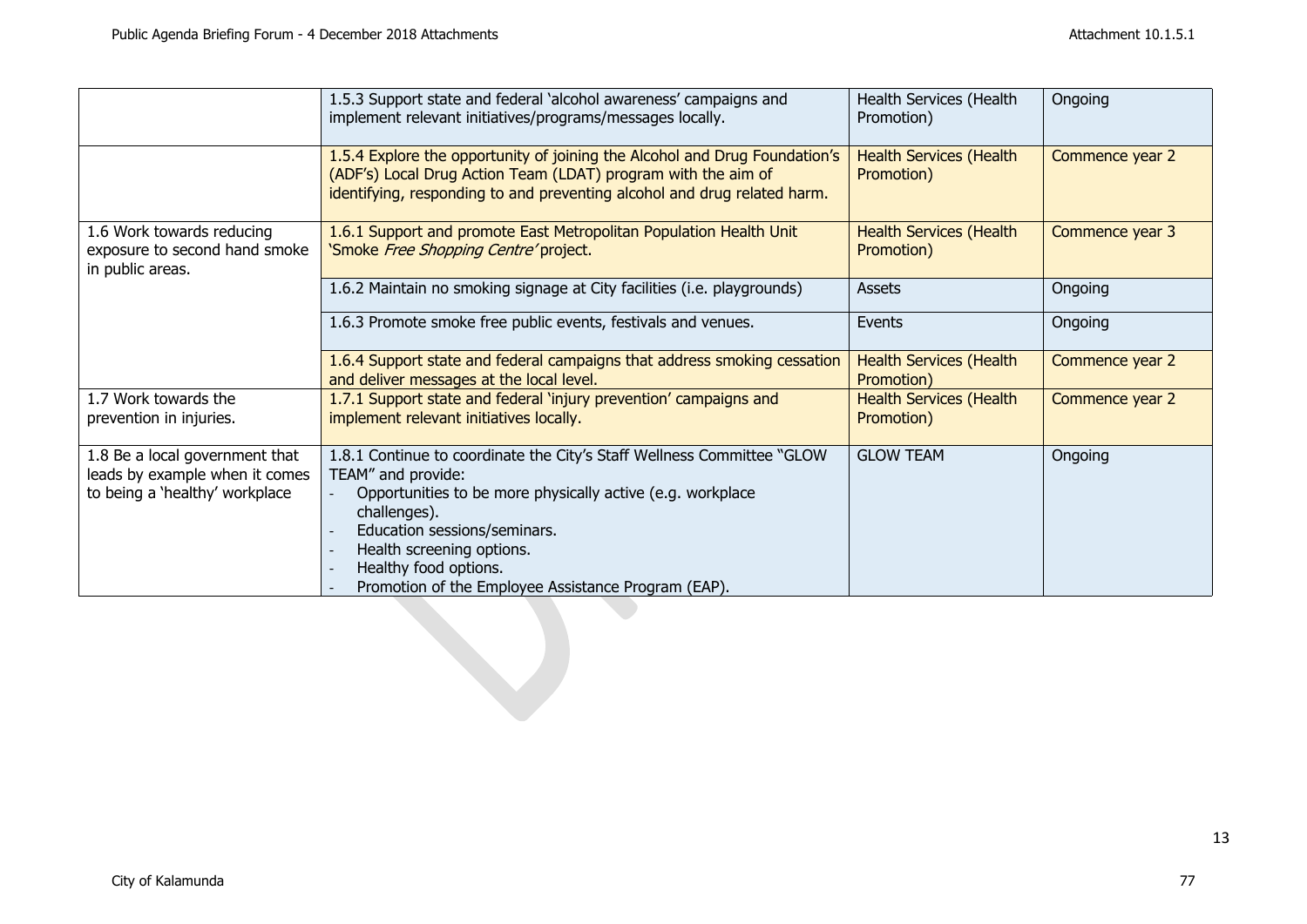## **Focus Area 2 – Healthy Community**

**Objective:** Support and celebrate diversity and encourage community inclusion across all life stages while promoting positive mental health.

| <b>Strategies - What we can</b><br>do for our community                                                                                                                                                             | <b>Actions</b>                                                                                                                                                                                                      | <b>Responsibility</b>                          | <b>Implementation</b><br>target |
|---------------------------------------------------------------------------------------------------------------------------------------------------------------------------------------------------------------------|---------------------------------------------------------------------------------------------------------------------------------------------------------------------------------------------------------------------|------------------------------------------------|---------------------------------|
| 2.1 Encourage and promote<br>active participation in social and<br>cultural events that celebrate<br>diversity.                                                                                                     | 2.1.1 Continue to provide and seek new opportunities for City led events<br>and programs that appeal to people from a diverse range of ages,<br>backgrounds, lifestyles and cultures.                               | Events<br>Community<br>Development             | Ongoing                         |
|                                                                                                                                                                                                                     | 2.1.2 Support external stakeholders through sponsorship and partnership<br>opportunities.                                                                                                                           | Events<br>Community<br>Development             | Ongoing                         |
| 2.2 Facilitate the inclusion of the<br>ageing population and people<br>with a disability to have access<br>to information, facilitates and                                                                          | 2.2.1 Implement actions identified in the City's Disability Access and<br>Inclusion Plan 2017-2022.<br>Focus areas include: improving access to information, facilities and<br>services.                            | Community<br>Development                       | Ongoing                         |
| services.                                                                                                                                                                                                           | 2.2.2 Implement actions identified in the City's Age Friendly Strategy and<br>Action Plan 2017-2021.<br>Focus areas include: transportation, housing, social participation and<br>communication/information.        | Community<br>Development                       | Ongoing                         |
| 2.3 Provide opportunities for<br>young people through<br>recreation, social and education<br>activities to reduce risk of anti-<br>social behaviour and build a<br>strong base to develop our<br>future generation. | 2.3.1 Implement actions identified in the City's Youth Plan 2017 - 2022.<br>Focus areas include: participation, wellbeing, communication and forming<br>strong partnerships and involving youth in decision making. | Community<br>Development                       | Ongoing                         |
| 2.4 Support families, early years'<br>service providers and early<br>childhood practitioners.                                                                                                                       | 2.4.1 Support the activities of the City of Kalamunda's Early Years<br>Network, the Zig Zag Early Years Partnership.                                                                                                | Community<br>Development                       | Ongoing                         |
| 2.5 Provide opportunities to<br>pursue learning.                                                                                                                                                                    | 2.5.1 Continue to deliver the City's Library services, programs and<br>activities.                                                                                                                                  | Community<br>Development<br>(Library Services) | Ongoing                         |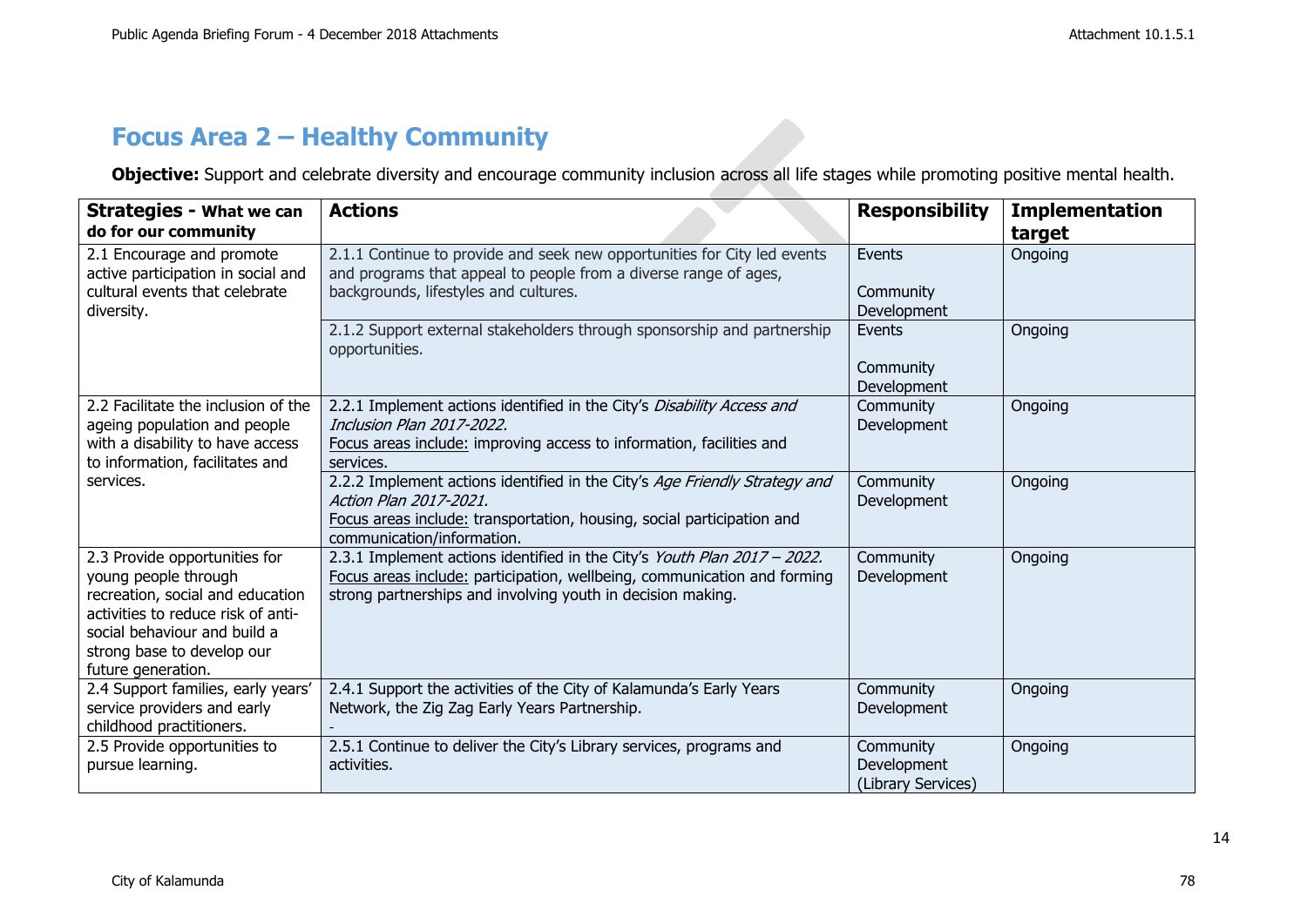| 2.6 Provide opportunities to feel<br>connected and supported within | 2.6.1 Continue to encourage and support volunteering within City's                                                                                                                                   | Community                                    | Ongoing         |
|---------------------------------------------------------------------|------------------------------------------------------------------------------------------------------------------------------------------------------------------------------------------------------|----------------------------------------------|-----------------|
| my community and promote                                            | programs and activities.                                                                                                                                                                             | Development<br><b>Health Services</b>        |                 |
| positive mental wellbeing.                                          | 2.6.2 Continue as site partner of Mentally Healthy WA 'Act-Belong-<br>Commit' campaign and work towards recruiting and supporting local<br>community groups/service providers as community partners. | (Health Promotion)                           | Ongoing         |
|                                                                     | Campaign aims to: raise awareness of activities that promote good                                                                                                                                    |                                              |                 |
|                                                                     | mental health, reduce stigma associated with mental illness and<br>strengthen individual resilience.                                                                                                 |                                              |                 |
|                                                                     | 2.6.3 Support relevant 'mental wellbeing' initiatives and messages locally.                                                                                                                          | <b>Health Services</b>                       | Ongoing         |
|                                                                     | (E.g. Mental Health Week, and R U OK Day).                                                                                                                                                           | (Health Promotion)                           |                 |
|                                                                     |                                                                                                                                                                                                      | Community                                    |                 |
|                                                                     |                                                                                                                                                                                                      | Development                                  |                 |
|                                                                     | 2.6.4 Explore opportunities to establish connection with NGO's concerned                                                                                                                             | <b>Health Services</b>                       | Commence year 1 |
|                                                                     | with people whom suffer from mental illness and provide opportunities for<br>the community to attend seminars and workshops.                                                                         | (Health Promotion)                           |                 |
|                                                                     |                                                                                                                                                                                                      | <b>Community</b>                             |                 |
|                                                                     |                                                                                                                                                                                                      | Development                                  |                 |
|                                                                     |                                                                                                                                                                                                      |                                              |                 |
|                                                                     | 2.6.5 Explore opportunities to implement programs and initiatives which<br>encourage social inclusion, positive mindset and general health and well-                                                 | <b>Health Services</b><br>(Health Promotion) | Commence year 1 |
|                                                                     | being. These programs will aim to cater for a variety of interests including                                                                                                                         |                                              |                 |
|                                                                     | arts, sports and hobby activities.                                                                                                                                                                   | <b>Community</b>                             |                 |
|                                                                     |                                                                                                                                                                                                      | Development                                  |                 |
|                                                                     |                                                                                                                                                                                                      |                                              |                 |
|                                                                     | 2.6.6 Provide Arts and Cultural Programs that support and promote arts                                                                                                                               | <b>Health Services</b>                       | Ongoing         |
|                                                                     | activities and contribute to a sense of place, identity and well being                                                                                                                               | (Health Promotion)                           |                 |
|                                                                     |                                                                                                                                                                                                      | Events                                       |                 |
|                                                                     |                                                                                                                                                                                                      |                                              |                 |
|                                                                     |                                                                                                                                                                                                      |                                              |                 |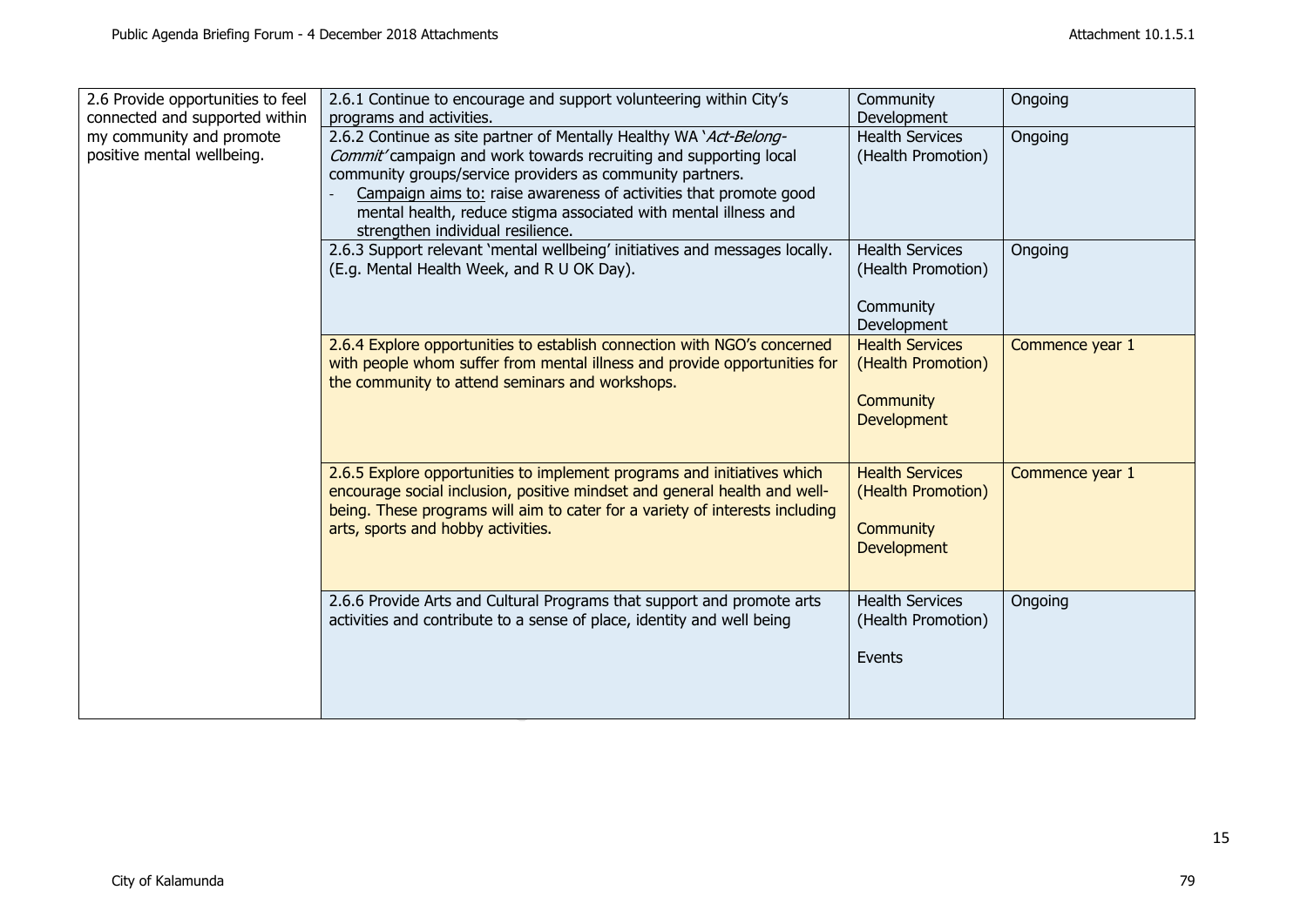| 2.6.7 Provide opportunity for staff, volunteers and leaders within the<br>community to be trained in mental health first aid.                                                                      | <b>Health Services</b><br>(Health Promotion)<br>Community<br><b>Development</b> | Commence year 2 |
|----------------------------------------------------------------------------------------------------------------------------------------------------------------------------------------------------|---------------------------------------------------------------------------------|-----------------|
| 2.6.8 Explore opportunity to implement "Park Run" at parks in the city of<br>Kalamunda, to provide opportunity for social inclusion, health and physical<br>activity and community connectiveness. | <b>Health Services</b><br>(Health Promotion)<br>Community<br>Development        | Commence year 3 |

## **Focus Area 3 – Healthy and Safe Environment**

**Objective:** Provide a safe and welcoming environment and quality environmental health protection

| <b>Strategies - What we</b>   | <b>Actions</b>                                                           | <b>Responsibility</b>   | <b>Implementation</b> |
|-------------------------------|--------------------------------------------------------------------------|-------------------------|-----------------------|
| can do for our community      |                                                                          |                         | target                |
| 3.1 Provide a healthy         | 3.1.1 Implement and adhere to legislative requirements as defined in     | <b>Health Services</b>  | Ongoing               |
| environment to live, work and | the Food Act 2008, Environment Protection Act 1986, Waste Avoidance      | <b>Community Safety</b> |                       |
| play.                         | & Resource Management Act 2007 and Emergency Management Act              | <b>Services</b>         |                       |
|                               | 2005.                                                                    | Assets                  |                       |
|                               | 3.1.2 Carry out routine water sampling to ensure non-scheme drinking     | <b>Health Services</b>  | Ongoing               |
|                               | water provided to the public and recreational water bodies are safe for  |                         |                       |
|                               | their intended use.                                                      |                         |                       |
|                               | 3.1.3 Ensure on-site disposal of effluent and liquid waste is managed    | <b>Health Services</b>  | Ongoing               |
|                               | to minimise risk to public health and the environment.                   |                         |                       |
|                               | 3.1.4 Inspect health premises in accordance with risk priority rating to | <b>Health Services</b>  | Ongoing               |
|                               | ensure safety of City owned facilities in accordance with relevant laws. |                         |                       |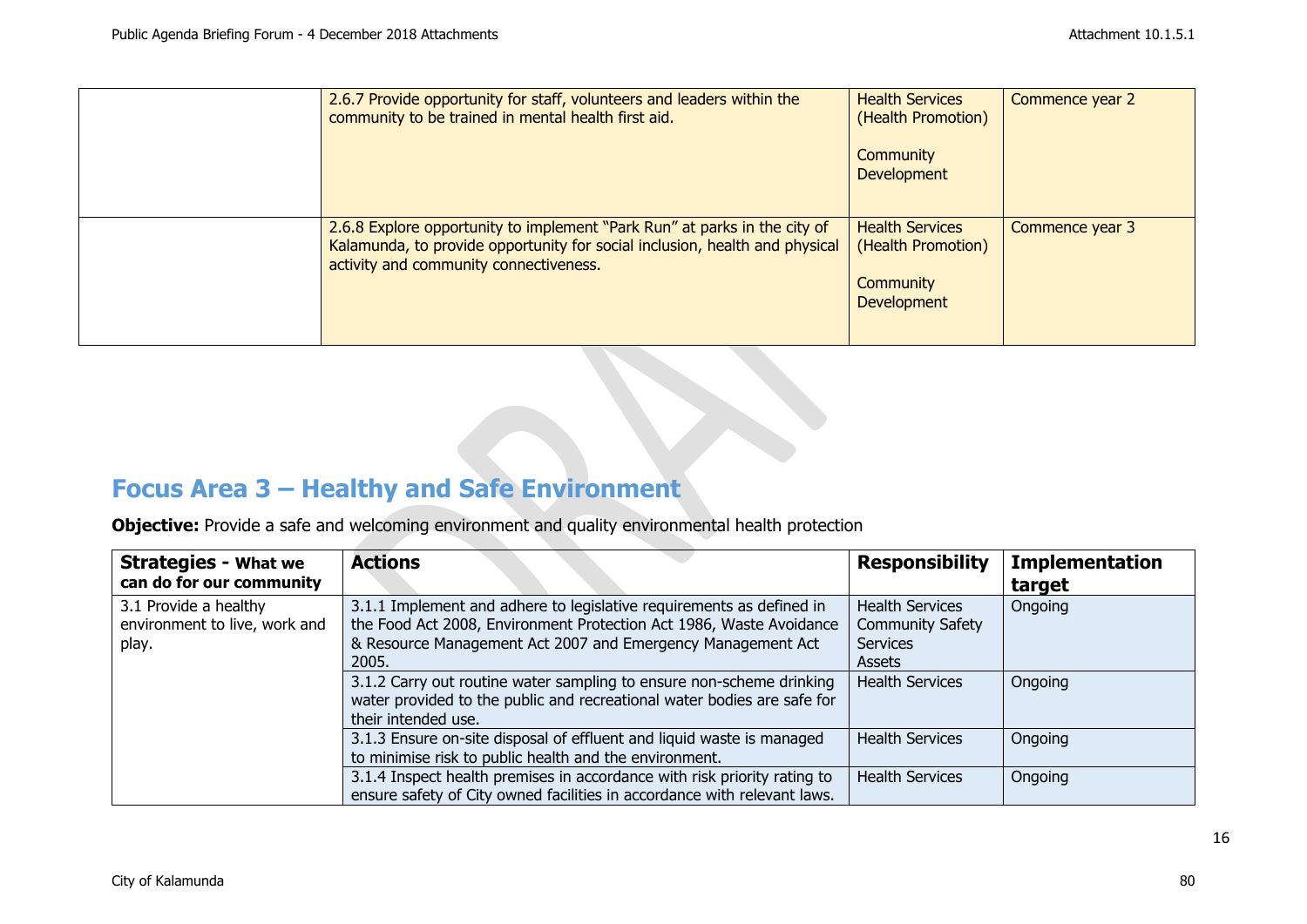|                                             | 3.1.5 Management of contaminated sites to reduce the risks to public<br>health and the environment.                                                                                                                                                                        |                                              |                 |
|---------------------------------------------|----------------------------------------------------------------------------------------------------------------------------------------------------------------------------------------------------------------------------------------------------------------------------|----------------------------------------------|-----------------|
|                                             | 3.1.6 Keep the City's mosquito population to acceptable levels through<br>education and project delivery.                                                                                                                                                                  | <b>Health Services</b>                       | Ongoing         |
|                                             | - Implement the City's Mosquito Management Program.<br>- Provide educational information to City residents via press release,<br>website and social media channels.                                                                                                        | <b>Public Relations</b>                      |                 |
|                                             | 3.1.7 Increase awareness of Asbestos<br>Participate in the annual Asbestos Awareness Month.<br>Educate and advise residents on Asbestos issues through<br>resolution of complaints and assessment of developments.                                                         | <b>Health Services</b>                       | Commence year 1 |
|                                             | 3.1.8 Provide information and advice to the community on topics such<br>as:<br>Vector and pest control<br>Domestic and commercial noise<br>Dust and pollution                                                                                                              | <b>Health Services</b>                       | Ongoing         |
|                                             | 3.1.9 Explore opportunities to locally promote immunisations within the<br>City.                                                                                                                                                                                           | <b>Health Services</b><br>(health promotion) | Ongoing         |
| 3.2 Provide a safe and secure<br>community. | 3.2.1 Continue to provide and monitor CCTV with the City.                                                                                                                                                                                                                  | <b>Community Safety</b><br><b>Services</b>   | Ongoing         |
|                                             | 3.2.2 Evaluate and review the City's Community Safety and Crime<br>Prevention Plan 2013-2018 to identify successes, challenges and new<br>opportunities.                                                                                                                   | <b>Community Safety</b><br><b>Services</b>   | Commence year 1 |
|                                             | 3.2.3 Provide a well-resourced and responsive ranger service to the<br>community. Rangers to respond to community complaints and<br>concerns relating to dogs, straying stock and animals, parking<br>complaints and assist with the prevention and outbreak of bushfires. | Rangers                                      | Ongoing         |
|                                             | 3.2.4 Continue to promote and participate in eWatch.                                                                                                                                                                                                                       | <b>Community Safety</b><br><b>Services</b>   | Ongoing         |
|                                             | 3.2.5 Continue to implement existing programs such as Eyes on the<br>Street, Urban/Community Art programs and Constable Care.                                                                                                                                              | <b>Community Safety</b><br><b>Services</b>   | Ongoing         |
|                                             | 3.2.6 Explore the opportunity of coordinating a City led a Crime and<br>Safety Advisory Committee and engage relevant stakeholders.                                                                                                                                        | <b>Community Safety</b><br>Services          |                 |
|                                             | 3.2.7 Maintain and monitor the implementation of the Graffiti<br>Management Plan for the City.                                                                                                                                                                             | <b>Community Safety</b><br><b>Services</b>   | Ongoing         |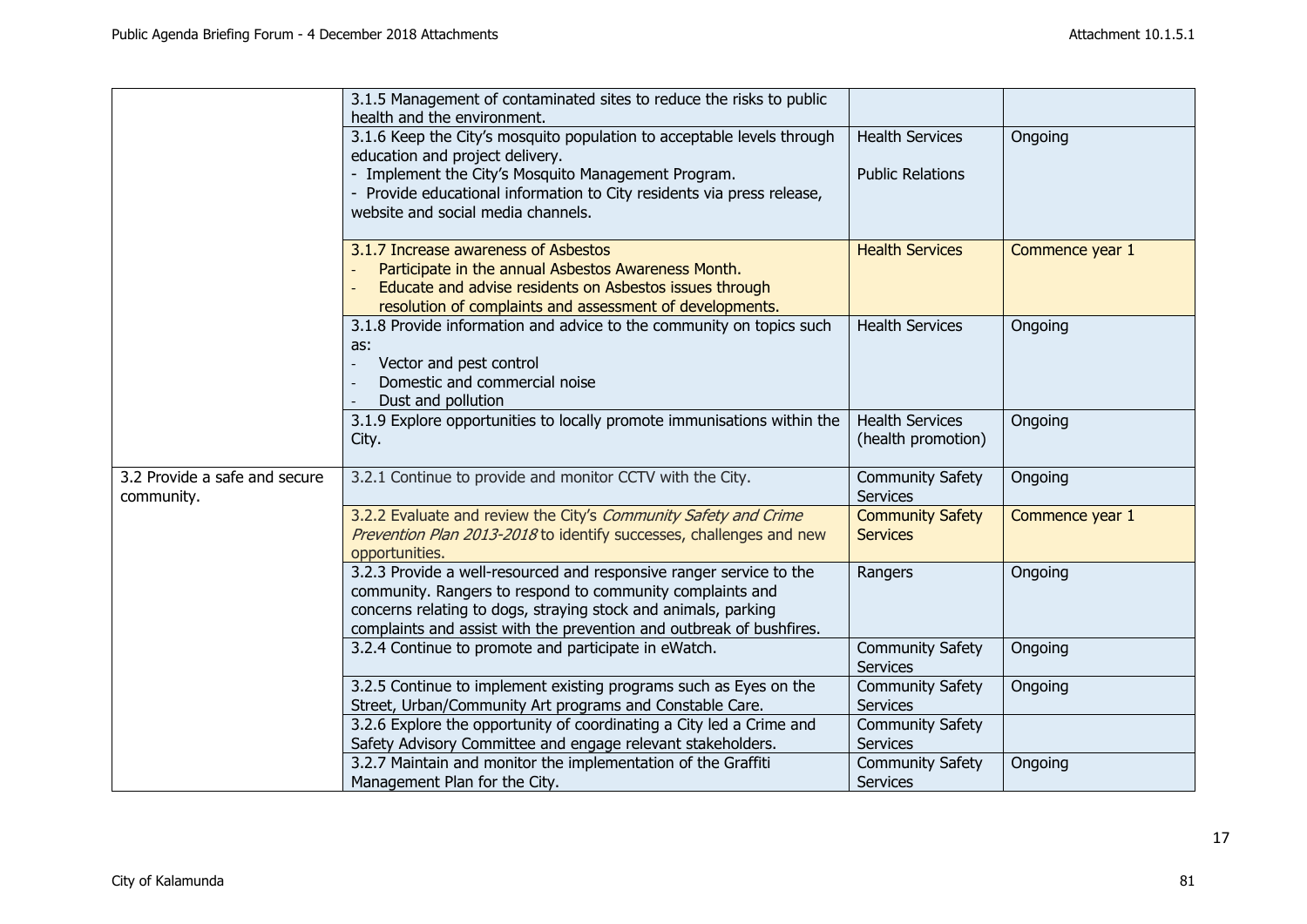| 3.3 Help the community<br>prepare and manage risks<br>associated with emergency<br>events. | 3.3.1 Coordinate and support the ongoing functions of the Local<br>Emergency Management Committee and the Local Emergency<br>Management Arrangements. | <b>Community Safety</b><br><b>Services</b> | Ongoing |
|--------------------------------------------------------------------------------------------|-------------------------------------------------------------------------------------------------------------------------------------------------------|--------------------------------------------|---------|
|                                                                                            | 3.3.2 Provide adequate resources to ensure the City is well prepared<br>for a disaster or danger.                                                     | <b>Community Safety</b><br><b>Services</b> | Ongoing |
|                                                                                            | 3.3.3 Continue to deliver a range of fire management services to the<br>community in partnership with State and volunteer services.                   | <b>Community Safety</b><br>Services        | Ongoing |

## **Focus Area 4 – Healthy partnerships and economy**

**Objective 1:** To engage with business, partners and stakeholders to work collaborating for the benefit of the community

| <b>Strategies - What we</b><br>can do for our community | <b>Actions</b>                                                                                                                                                          | <b>Responsibility</b>                        | <b>Implementation</b><br>target |
|---------------------------------------------------------|-------------------------------------------------------------------------------------------------------------------------------------------------------------------------|----------------------------------------------|---------------------------------|
| 4.1 A sustainable local<br>economy                      | 4.1.1 Implement the City's Economic Development Strategy.                                                                                                               | Economic<br>Development                      | Ongoing                         |
| 4.2 Collaborative<br>partnerships                       | 4.2.1 Support local networks of service providers to encourage<br>collaboration and partnership and sharing of information.                                             | All                                          | Commence year 3                 |
|                                                         | 4.2.2 Develop and maintain effective partnerships with state and<br>national health promotion bodies for assistance with funding,<br>resources and project development. | <b>Health Services</b><br>(health promotion) | Commence year 2                 |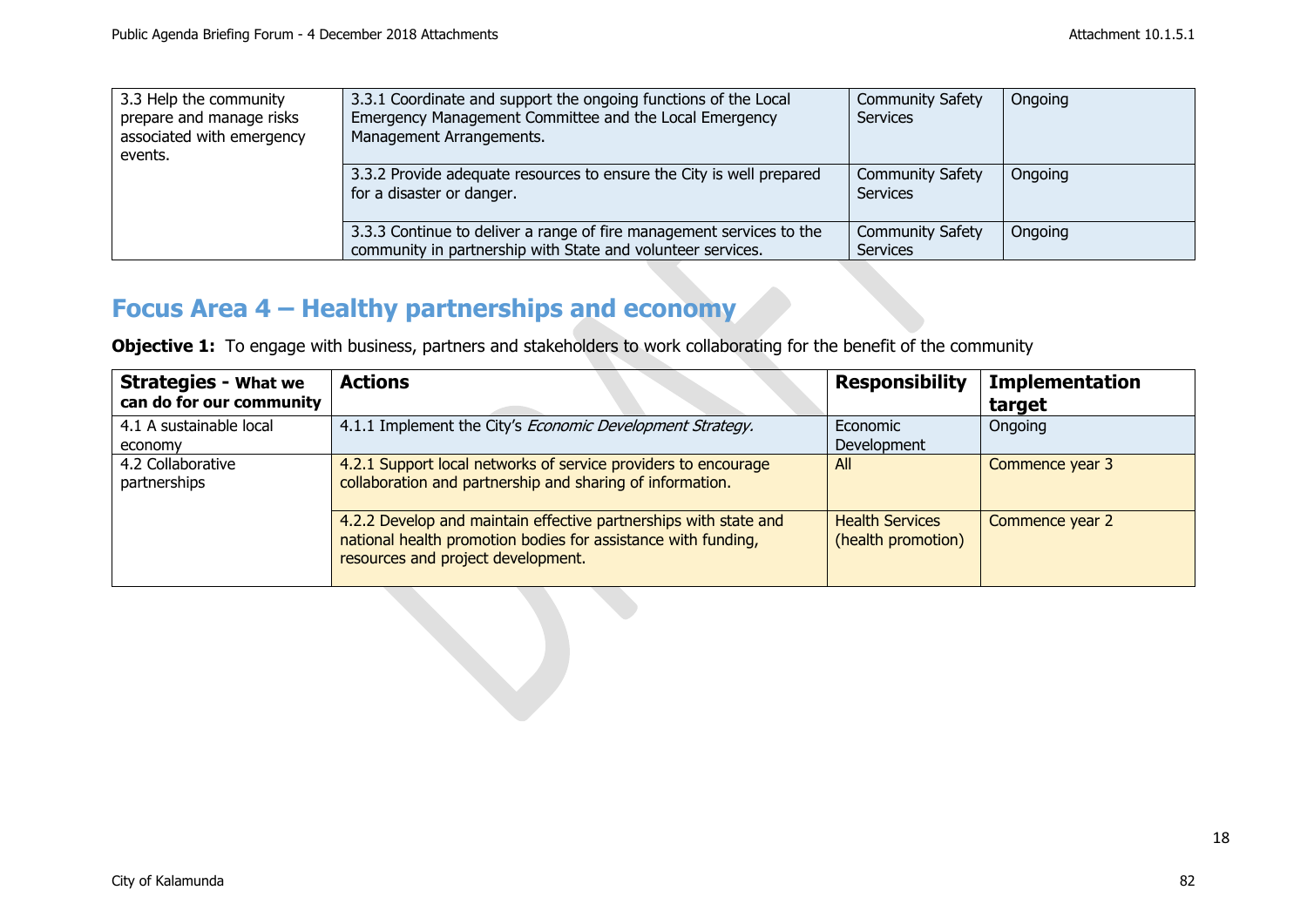## **Evaluation**

The City of Kalamunda Community Health and Wellbeing Plan identifies how public health and wellbeing will be managed over the next five years. Implementation and monitoring of The Plan will be managed by the City's Health Services Department, but requires the execution of actions by relevant departments and support of senior management.

The establishment of an internal Public Health and Wellbeing Stakeholder Group will also assist with the review of the Plan. This group will be formed in 2018 and will meet on an annual basis to contribute to the assessment of progression and review of ongoing applicability of the Plan.

Conducting an annual review of the Plan will be a statutory requirement under section 45(5) of the Public Health Act. Under the same section The Plan can be amended or replaced at any time. An annual review of the Plan will take place aiming to:

- Ensure implementation is progressing to schedule;
- Confirm actions are producing the desired measures;
- Review key data (e.g. health status, risk factors, needs and demographics);
- Identify need for adjustments/amendments to meet any changes in community need (e.g. reduce or conclude activities no longer necessary and/or commence new activities in response to newly-identified needs);
- Report and celebrate achievements;
- Reconsider strategic direction and priorities;
- Influence resource allocation;
- Identify new networks and partnerships.

The progress of the Plan will be reported to the Ordinary Council Meeting every 12 months and reported in the City's Annual Report.

At the end of the five years, a full outcome evaluation will be undertaken and a new 5 year plan established.

It is important to note that once the State Public Health Plan is developed a detailed review of this Plan will be necessary to ensure consistency and the City's obligations are being met.